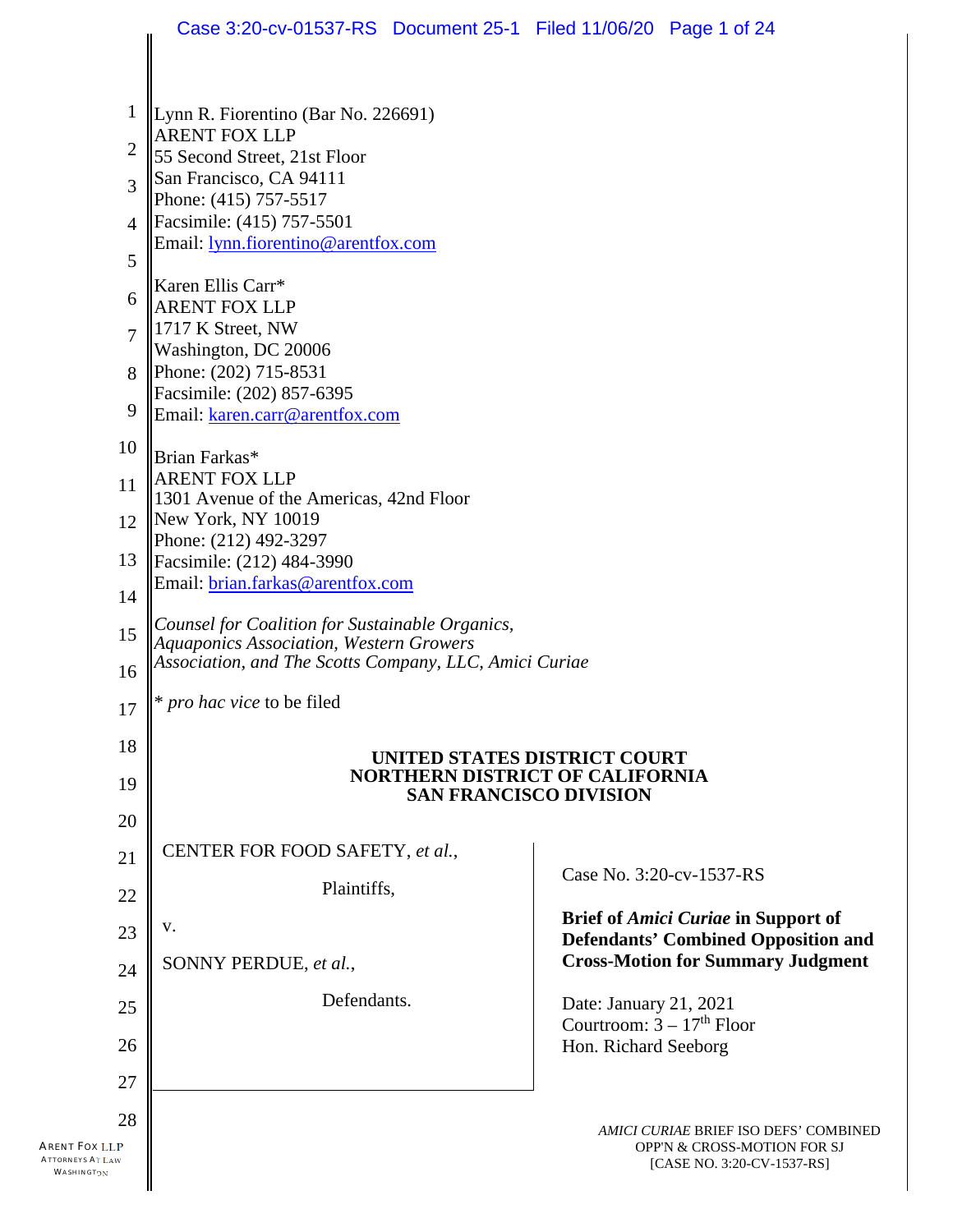| 1  | <b>Table of Contents</b>                                                                    |  |
|----|---------------------------------------------------------------------------------------------|--|
| 2  | <b>Pages</b>                                                                                |  |
| 3  |                                                                                             |  |
| 4  |                                                                                             |  |
| 5  |                                                                                             |  |
| 6  | The Legal Framework of the Organic Foods Production Act Establishes Broad<br>$\mathbf{I}$ . |  |
| 7  | A.                                                                                          |  |
| 8  | <b>B.</b>                                                                                   |  |
| 9  | II.                                                                                         |  |
| 10 | Granting Plaintiffs' Motion Would Harm Both Growers and Consumers.  15<br>III.              |  |
| 11 |                                                                                             |  |
| 12 |                                                                                             |  |
| 13 |                                                                                             |  |
| 14 |                                                                                             |  |
| 15 |                                                                                             |  |
|    |                                                                                             |  |
|    |                                                                                             |  |
|    |                                                                                             |  |
| 19 |                                                                                             |  |
| 20 |                                                                                             |  |
| 21 |                                                                                             |  |
| 22 |                                                                                             |  |
| 23 |                                                                                             |  |
| 24 |                                                                                             |  |
| 25 |                                                                                             |  |
| 26 |                                                                                             |  |
| 27 |                                                                                             |  |
|    |                                                                                             |  |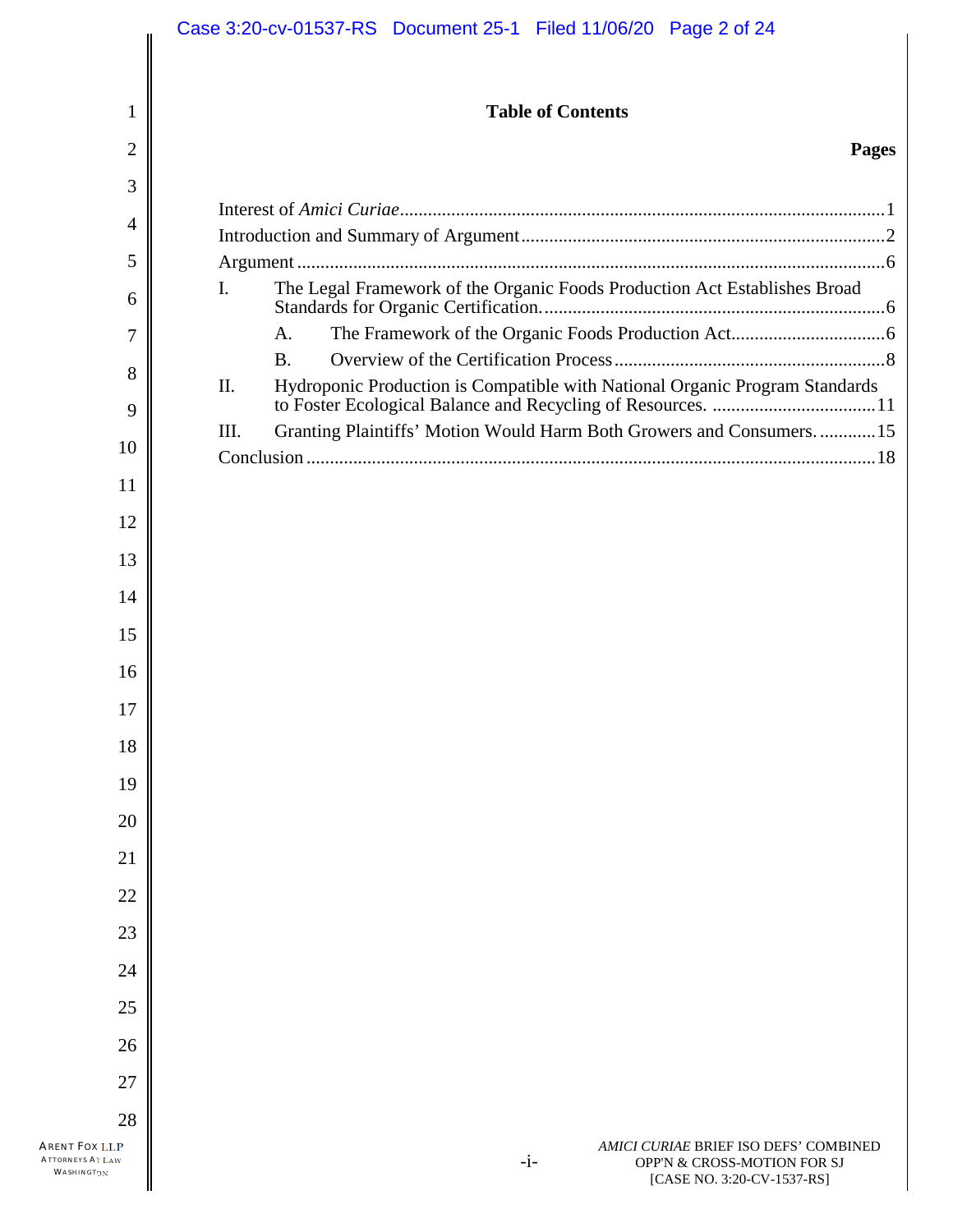|                     | Case 3:20-cv-01537-RS  Document 25-1  Filed 11/06/20  Page 3 of 24                                            |
|---------------------|---------------------------------------------------------------------------------------------------------------|
|                     |                                                                                                               |
| 1                   | <b>TABLE OF AUTHORITIES</b>                                                                                   |
| 2                   | Page(s)                                                                                                       |
| $\mathfrak{Z}$      | <b>Cases</b>                                                                                                  |
| $\overline{4}$<br>5 | Disability Rights Montana, Inc. v. Batista,                                                                   |
| 6                   | Grutter v. Bollinger,                                                                                         |
| 7<br>8              | Trout Unlimited v. Lohn,                                                                                      |
| 9                   | <b>Statutes and Regulations</b>                                                                               |
| 10                  |                                                                                                               |
| 11                  |                                                                                                               |
| 12                  |                                                                                                               |
| 13<br>14            |                                                                                                               |
| 15                  |                                                                                                               |
| 16                  |                                                                                                               |
| 17                  |                                                                                                               |
| 18                  |                                                                                                               |
| 19                  |                                                                                                               |
| 20                  |                                                                                                               |
| 21                  |                                                                                                               |
| 22                  |                                                                                                               |
| 23                  |                                                                                                               |
| 24                  |                                                                                                               |
| 25                  |                                                                                                               |
| 26<br>27            |                                                                                                               |
| 28                  |                                                                                                               |
| P                   | AMICI CURIAE BRIEF ISO DEFS' COMBINED<br>$-ii -$<br>OPP'N & CROSS-MOTION FOR SJ<br>[CASE NO. 3:20-CV-1537-RS] |

ARENT FOX LLI<br>Attorneys At Law WASHINGTON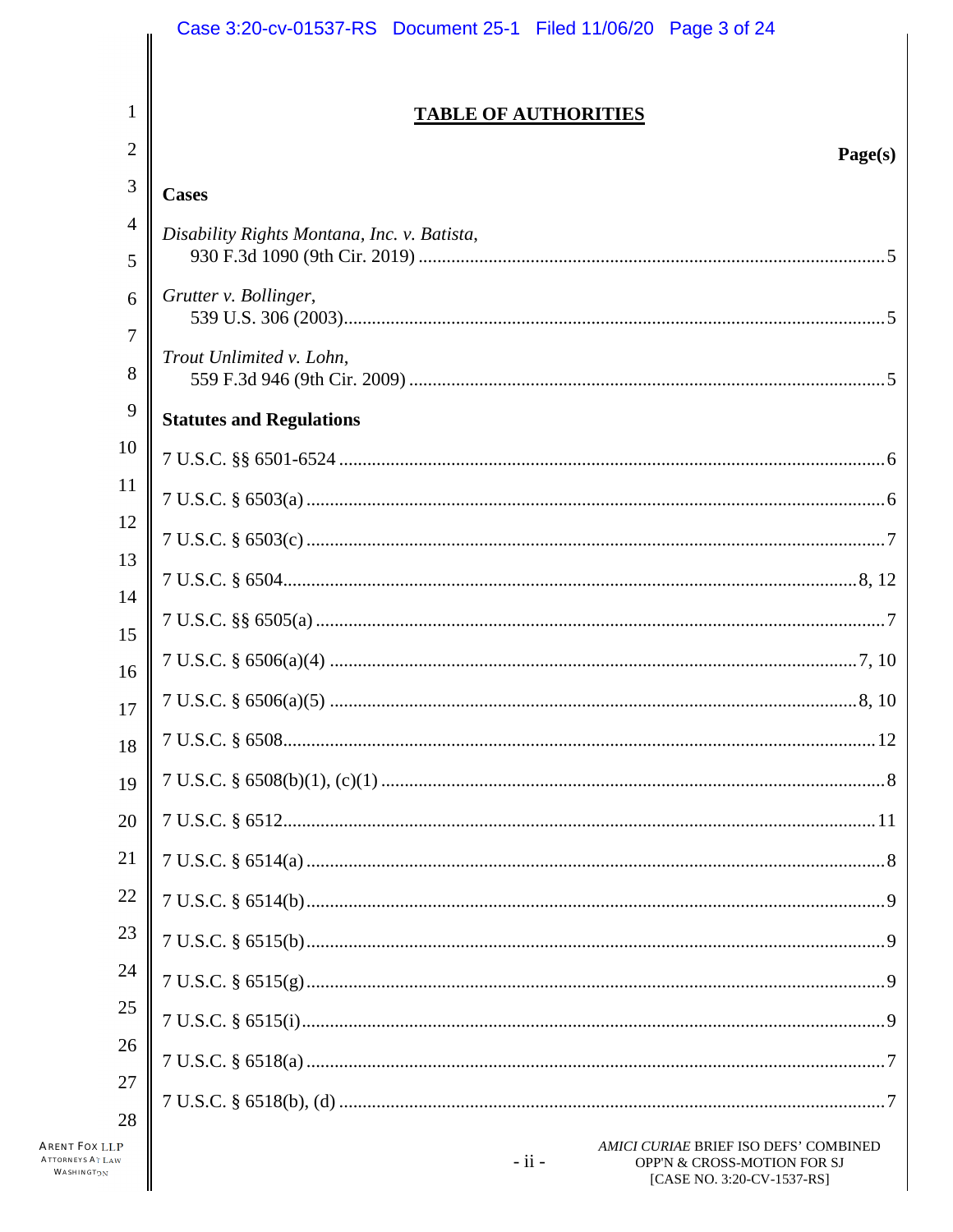# Case 3:20-cv-01537-RS Document 25-1 Filed 11/06/20 Page 4 of 24

| $\mathbf{1}$   |                                                                                                                                          |  |
|----------------|------------------------------------------------------------------------------------------------------------------------------------------|--|
| $\overline{2}$ |                                                                                                                                          |  |
| 3              |                                                                                                                                          |  |
| $\overline{4}$ |                                                                                                                                          |  |
| 5              |                                                                                                                                          |  |
| 6              |                                                                                                                                          |  |
| 7              | <b>Other Authorities</b>                                                                                                                 |  |
| 8              |                                                                                                                                          |  |
| 9<br>10        |                                                                                                                                          |  |
| 11             | Becky L. Jacobs, et al., A Quixotic Quest for Definition: Perceptions of 'Organic'                                                       |  |
| 12             | and Implications for the Environment and for Market Participants, NAT. RES.                                                              |  |
| 13             | Dan Nosowitz, "National Organic Standards Board Decrees That Hydroponic Can                                                              |  |
| 14             | Be Organic," MODERN FARMER, Nov. 2, 2017,<br>https://modernfarmer.com/2017/11/national-organic-standards-board-decrees-                  |  |
| 15             |                                                                                                                                          |  |
| 16             | Data tables, 2019 Organic Survey, USDA-NASS (Oct. 22, 2020),<br>https://www.nass.usda.gov/Publications/AgCensus/2017/Online_Resources/Or |  |
| 17             |                                                                                                                                          |  |
| 18             | Josh Dhyani, Science-Based Food Labels: Improving Regulations & Preventing                                                               |  |
| 19             | Consumer Deception Through Limited Information Disclosure Requirements,                                                                  |  |
| 20             | Jyoti Rana & Justin Paul, Health Motive and the Purchase of Organic Food: A                                                              |  |
| 21             |                                                                                                                                          |  |
| 22             | Karen Campion, A Tough Row to Hoe: What Partlo v. Johanns Means for the                                                                  |  |
| 23             | Mary Ellen Shoup, Packaged Facts: Gen Z shoppers emerge as strong consumers                                                              |  |
| 24             | of organic and natural foods, FOOD NAVIGATOR, Jan. 8, 2020,<br>https://www.foodnavigator-usa.com/Article/2020/01/08/Packaged-Facts-Gen-  |  |
| 25             |                                                                                                                                          |  |
| 26             | Organic Labels Explained, USDA.GOV,<br>https://www.ams.usda.gov/publications/content/whats-behind-organic-seal-                          |  |
| 27<br>28       |                                                                                                                                          |  |
| P<br>v         | AMICI CURIAE BRIEF ISO DEFS' COMBINED<br>- iii -<br>OPP'N & CROSS-MOTION FOR SJ<br>[CASE NO. 3:20-CV-1537-RS]                            |  |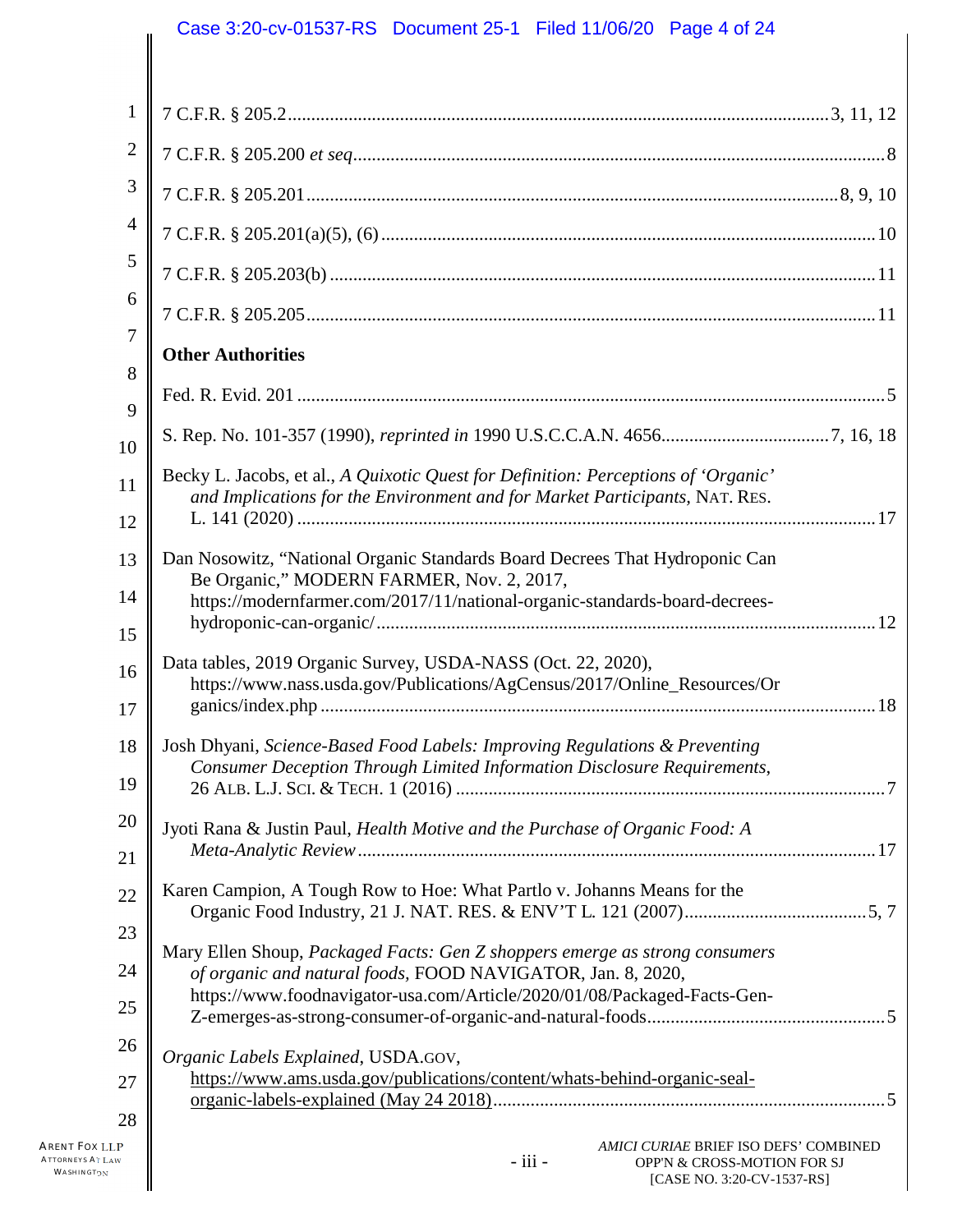|                                                        | Case 3:20-cv-01537-RS  Document 25-1  Filed 11/06/20  Page 5 of 24                                                                              |
|--------------------------------------------------------|-------------------------------------------------------------------------------------------------------------------------------------------------|
|                                                        |                                                                                                                                                 |
| 1                                                      | Organic Survey, USDA-NASS (Oct. 22, 2020),                                                                                                      |
| $\overline{2}$                                         | https://www.nass.usda.gov/Publications/AgCensus/2017/Online_Resources/Or                                                                        |
| $\mathfrak{Z}$                                         | Rita-Marie Cain Reid, Alternative Organic: Legal Issues in Marketing Uncertified                                                                |
| $\overline{4}$                                         |                                                                                                                                                 |
| 5                                                      | USDA, AMS/NOP/NOSB New Member Training Agenda, at 6,<br>https://www.ams.usda.gov/sites/default/files/media/NOSB%20New%20Memb                    |
| 6                                                      |                                                                                                                                                 |
| $\boldsymbol{7}$                                       | USDA, Executive Briefing, 2019 Organic Survey Data Release, at 8 (Oct. 22,<br>2020),                                                            |
| 8<br>9                                                 | https://www.nass.usda.gov/Surveys/Guide_to_NASS_Surveys/Organic_Produ                                                                           |
| 10                                                     | USDA, Instruction-Accreditation Policies & Procedures, at 4,                                                                                    |
| 11                                                     |                                                                                                                                                 |
| 12                                                     | USDA-NASS, Highlights, 2019 Organic Survey, USDA-NASS (Oct. 22, 2020),<br>https://www.nass.usda.gov/Surveys/Guide_to_NASS_Surveys/Organic_Produ |
| 13                                                     |                                                                                                                                                 |
| 14                                                     | USDA, Organic 101: Five Steps to Organic Certification (2017),                                                                                  |
| 15                                                     | https://www.usda.gov/media/blog/2012/10/10/organic-101-five-steps-organic-                                                                      |
| 16                                                     | USDA, Organic System Plan Template (2015),                                                                                                      |
| 17                                                     |                                                                                                                                                 |
| 18                                                     |                                                                                                                                                 |
| 19                                                     |                                                                                                                                                 |
| 20                                                     |                                                                                                                                                 |
| 21                                                     |                                                                                                                                                 |
| 22<br>23                                               |                                                                                                                                                 |
| 24                                                     |                                                                                                                                                 |
| 25                                                     |                                                                                                                                                 |
| 26                                                     |                                                                                                                                                 |
| 27                                                     |                                                                                                                                                 |
| 28                                                     |                                                                                                                                                 |
| Arent Fox LLP<br><b>ATTORNEYS AT LAW</b><br>WASHINGTON | AMICI CURIAE BRIEF ISO DEFS' COMBINED<br>$-iv -$<br>OPP'N & CROSS-MOTION FOR SJ<br>[CASE NO. 3:20-CV-1537-RS]                                   |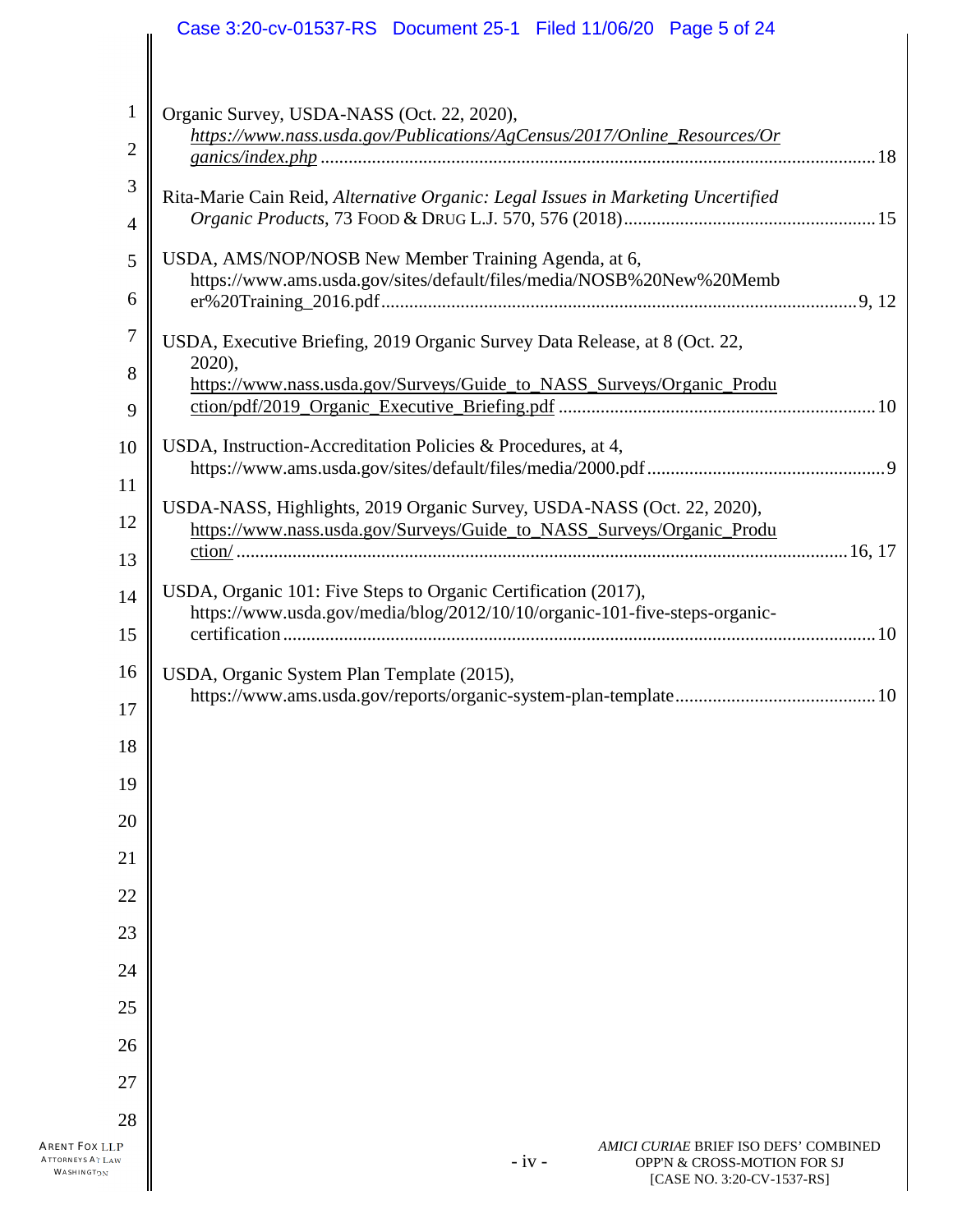**Interest of** *Amici Curiae*

2 3 4 5 6 7 8 9 10 11 12 13 14 15 16 17 18 The Coalition for Sustainable Organics ("CSO"), Aquaponics Association ("AA"), Western Growers Association ("Western Growers") and The Scotts Company, LLC ("Scotts") (collectively, "*Amici*") submit this brief to aid the Court in its consideration of whether growers who use hydroponic growing methods should continue to be eligible for organic certification under the National Organic Program ("NOP") administered by the United States Department of Agriculture ("USDA" or the "Agency"). *Amici* are three not-for-profit agricultural trade associations and a major supplier of conventional and organic hydroponic materials who either directly or have members who would suffer material and substantial harm should Plaintiffs succeed on their motion. The Coalition for Sustainable Organics ("CSO") is a group of environmentally and socially responsible growers committed to maintaining the current high standards of the USDA for certifying organic produce. CSO is comprised of approximately 50 large and small growers alike. Through public education, lobbying, and other efforts, CSO advocates for the continued allowance of containerized growing methods under the NOP, while enabling growers to select the most appropriate production system for their specific site and commodity needs. CSO has provided oral and written testimony and submitted docket comments in connection with USDA's administrative processes relating to whether hydroponic growers are eligible for organic certification under the NOP.

19 20 21 22 23 24 AA's mission is to promote the benefits of aquaponic agricultural growing through education and outreach, representing approximately 200 such members. It aims to educate both consumers and food safety officials about the safety of aquaponically-grown food. Like CSO, AA has also participated in USDA's administrative processes relevant to the issue of organic certification of hydroponic growers, providing oral and written testimony at National Organic Standards Board ("NOSB") meetings and comments to relevant USDA dockets.

25 26 27 28 Founded in 1926, Western Growers represents local and regional family farmers in Arizona, California, Colorado, and New Mexico. Its members grow, pack, and ship over half of the nation's fresh produce including nearly one-third of America's fresh organic produce. Western Growers is a leading public policy advocate for the fresh produce industry and has a longstanding interest in

-1-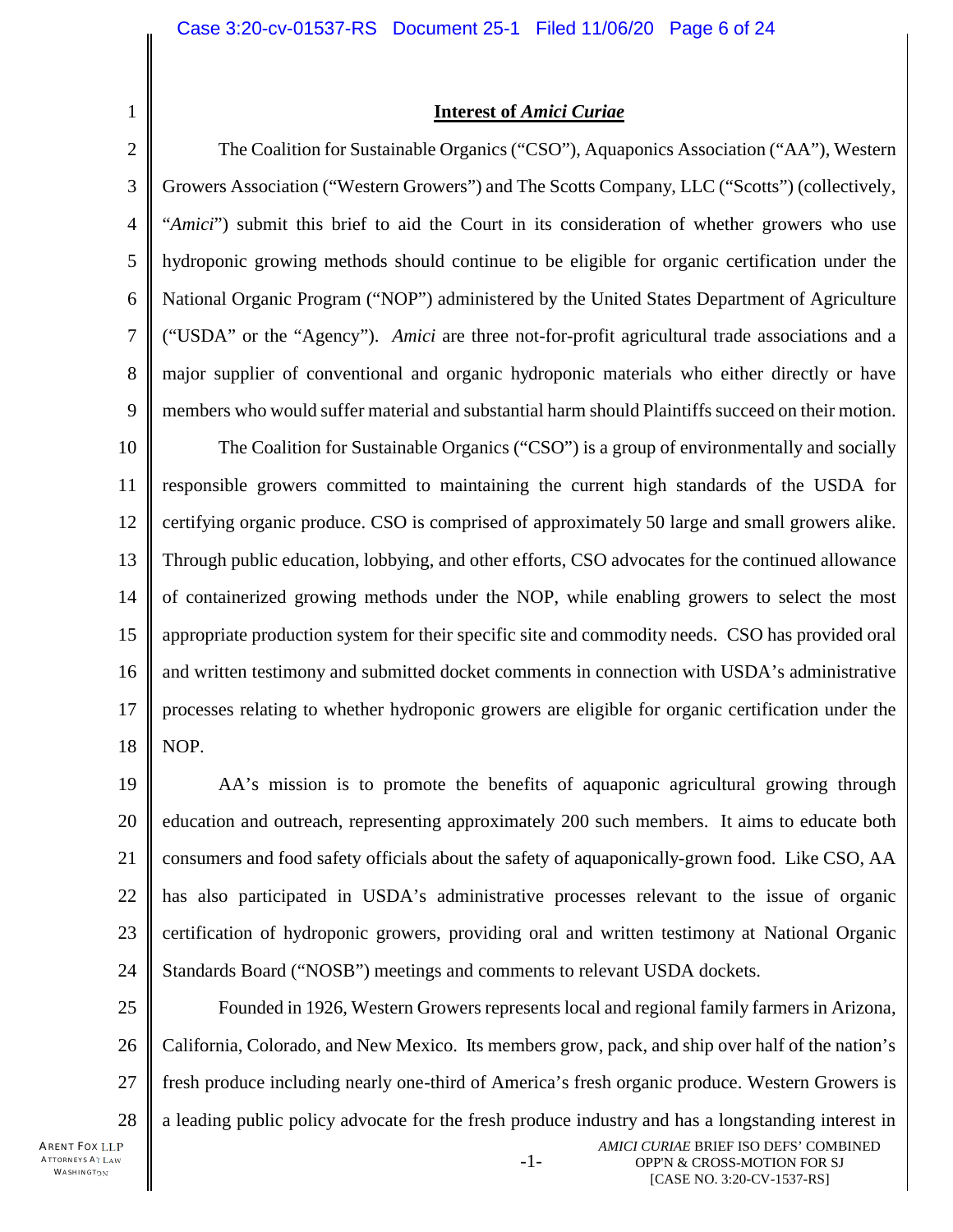1 2 environmental matters, in general, and matters impacting organic production in particular.

3 4 5 6 7 8 Finally, Scotts, founded in 1868, is one of the world's leading suppliers of consumer lawn and garden products. In addition to Scotts' traditional lawn and garden business, it is represented in the hydroponic market by its affiliate The Hawthorne Gardening Company. Hawthorne Hydroponics LLC supplies growing media, liquid nutrients and lighting to hydroponic growers through its brands including General Hydroponics, Gavita and Botanicare. On multiple occasions, Scotts has supplied written and oral comment to the NOSB with respect to the certification process for hydroponic organic growers through the NOP.

9 10 11 12 13 14 15 16 17 *Amici* all have a particular interest in the determination of the issues in this case. Plaintiffs seek a judicial declaration invalidating USDA's June 6, 2019 denial of Plaintiffs' petition requesting that the agency conduct rulemaking to exclude organic certification of hydroponic agricultural production systems under the Organic Foods Production Act. Plaintiffs seek a judicial determination that USDA's denial was arbitrary and capricious, and contrary to law, in violation of the Administrative Procedure Act. Relying upon their extensive experience in the industry, *Amici* file this brief to explain the hydroponic agricultural and certification processes at issue, to elucidate some of the factual and legal errors contained in Plaintiffs' motion, and to provide information about the harm that growers, retailers, and consumers would suffer should Plaintiffs prevail.<sup>1</sup>

18

### **Introduction and Summary of Argument**

19 20 21 22 23 24 For centuries, humans have developed and improved agricultural technologies. Today, new innovations allow farmers to grow and produce food more efficiently, safely, and sustainably than ever before. This litigation concerns one such innovation – hydroponics – an agricultural production method that allows farmers to produce nutritious fruits and vegetables in a manner that is environmentally beneficial and meets the sustainability goals of the Organic Foods Production Act ("OFPA").<sup>2</sup> Since the advent of USDA's NOP, hydroponic methods have consistently been

- 25
- 26 <sup>1</sup> No counsel for a party authored this brief in whole or in part, and no person other than *Amici* and their counsel made a monetary contribution to its preparation or submission.
- 27 28 <sup>2</sup> As discussed in greater detail herein, "hydroponic" agriculture is a broad term that includes any method of growing plants without soil. Many farmers also employ "aquaponics" (growing crops

- 2 -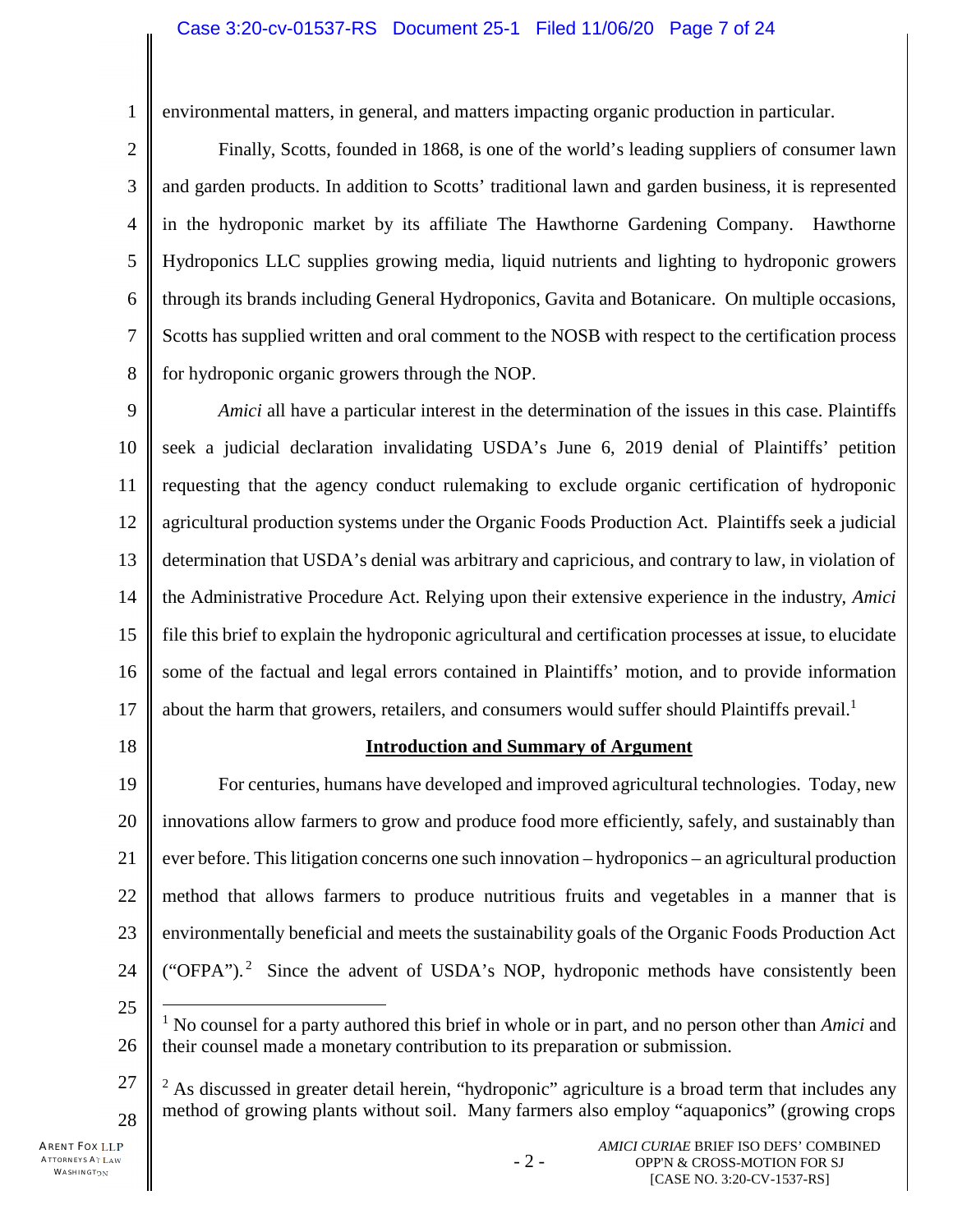1 2 3 4 5 6 7 8 recognized as eligible for organic certification so long as a hydroponic farmer's operation meets the NOP requirements for "organic production," *i.e.*, "[a] production system that is managed in accordance with the Act and regulations in this part to respond to site-specific conditions by integrating cultural, biological, and mechanical practices that foster cycling of resources, promote ecological balance, and conserve biodiversity."<sup>3</sup> Granting the relief Plaintiffs seek in this lawsuit would prevent hydroponic farmers – like the members of *Amici* CSO, AA and Western Growers and customers of Scotts – who have met those requirements from continuing to produce and sell produce under the USDA's "organic" label.

9 10 11 12 13 14 15 16 17 18 19 20 21 22 23 24 Through this litigation, Plaintiffs challenge USDA's authority to permit the certification of hydroponically-grown fruits and vegetables as "organic" – a decades-long practice that has coincided with the dramatic expansion of hydroponic agriculture. After the National Organic Standards Board in 2017 rejected a proposal to categorically preclude organic certification for all hydroponic growers, Plaintiffs filed a petition with USDA requesting that USDA undertake a rulemaking seeking the same result. USDA denied the petition, citing its longstanding position under its OFPA authority to permit organic hydroponic production; Plaintiffs sued and have now moved for summary judgment, arguing that USDA's denial of their administrative petition was arbitrary and capricious in violation of the Administrative Procedure Act.<sup>4</sup> But Plaintiffs' motion paints an incomplete and deeply misleading picture of the goals of the OFPA, the organic certification process, the compatibility of hydroponic production with the OFPA and NOP, and the harm to growers and consumers that will follow from an adverse ruling for USDA in this case. In Plaintiffs' telling, the primary goal of the OFPA is to benefit soil, and the certification process for hydroponics is untethered from both the OFPA's legislative standards and basic biology. Hydroponically-grown fruits and vegetables, in Plaintiffs' view, are inherently inappropriate for the "organic" label – even if capable of "integrating cultural, biological, and mechanical practices

25

28

3 7 C.F.R. § 205.2.

<sup>4</sup> Administrative Record ("AR") 1375–76.

<sup>26</sup> 27 with fish in closed water ecosystems) and "aeroponics" (growing crops in a hanging fashion, often in greenhouses). For brevity, the term "hydroponics" is used inclusively to describe all of these non-soil-based agricultural methods.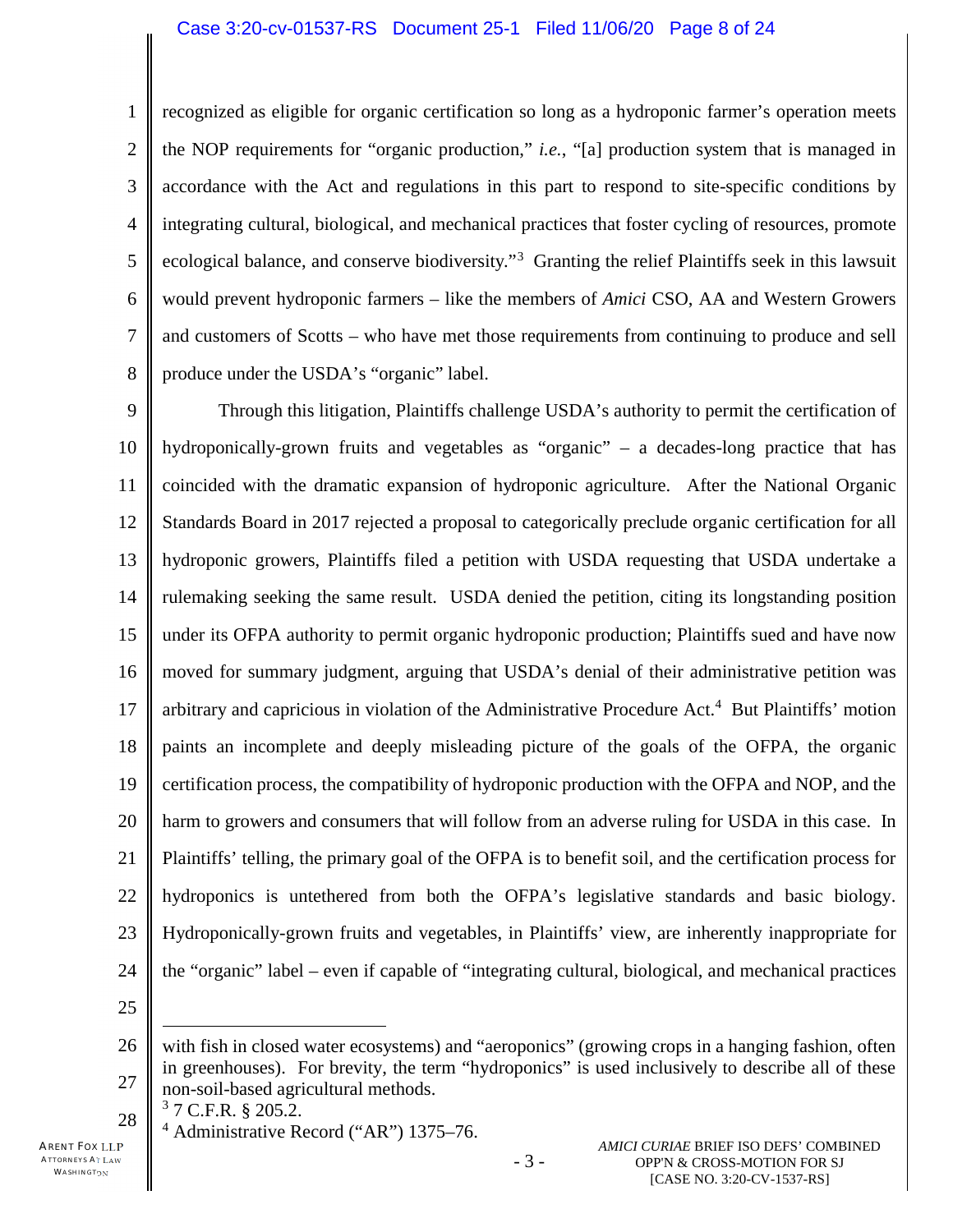#### Case 3:20-cv-01537-RS Document 25-1 Filed 11/06/20 Page 9 of 24

2 3 4 that foster cycling of resources, promote ecological balance, and conserve biodiversity" – because they are not physically grown in the ground. Accordingly, Plaintiffs contend that USDA should prohibit hydroponic farmers from being certified "organic" and from labeling their produce as "organic" when sold to consumers.

5 6 7 8 9 10 11 12 13 14 15 16 17 18 The reality is that hydroponically-grown produce has been a growing part of the American agricultural landscape for 30 years, and has been part of the NOP since its inception. Hydroponic production is a broad term often used to describe several methods of agricultural growth outside of the soil – for example, using indoor or outdoor containers, biologically active waters, and/or indoor greenhouses. One segment of hydroponic production is referred to as "inert" or "sterile" and is made up of inorganic systems in which plants are fed nutrients in their basic ionic forms (*e.g.*, nitrate, potassium, iron) that can immediately be taken up through their roots. "Sterile" hydroponic systems do not rely on biological organisms to make minerals available to the plants.<sup>5</sup> Another segment, and the one at issue here, is for "organic" hydroponic systems, also referred to as "bioponic" systems, which rely instead on a "soil food web micro-biological ecosystem to provide nutrients to a crop. All inputs come from animal, plants and minerals and require biologyto convert these raw inputs into plant-usable form."<sup>6</sup> CSO's members, for example, operate organic hydroponic systems for which the members have either obtained organic certification or hope to obtain certification in the future.

19 20 21 22 23 24 25 Organic hydroponic growers employ all sorts of site-specific production methods depending on their particular geographies and crops, some of which are detailed herein. Common among them, however, is their ability to establish biological activity in the roots of plants to enable the breakdown of organic matter into plant-available nutrients. Numerous studies demonstrate that organic hydroponic growers are able to establish the same quantity and diversity of microbiology – a fundamental component of organic agriculture – found in in-soil production methods.<sup>7</sup> This activity readily enables organic hydroponic growers to meet the standard for organic production

26

1

27 28  $5$  AR 0437-0632. 6 *Id*. at 0565. 7 *Id.* at 0609, 0626.

ARENT FOX LLP ATTORNEYS AT LAW WASHINGTON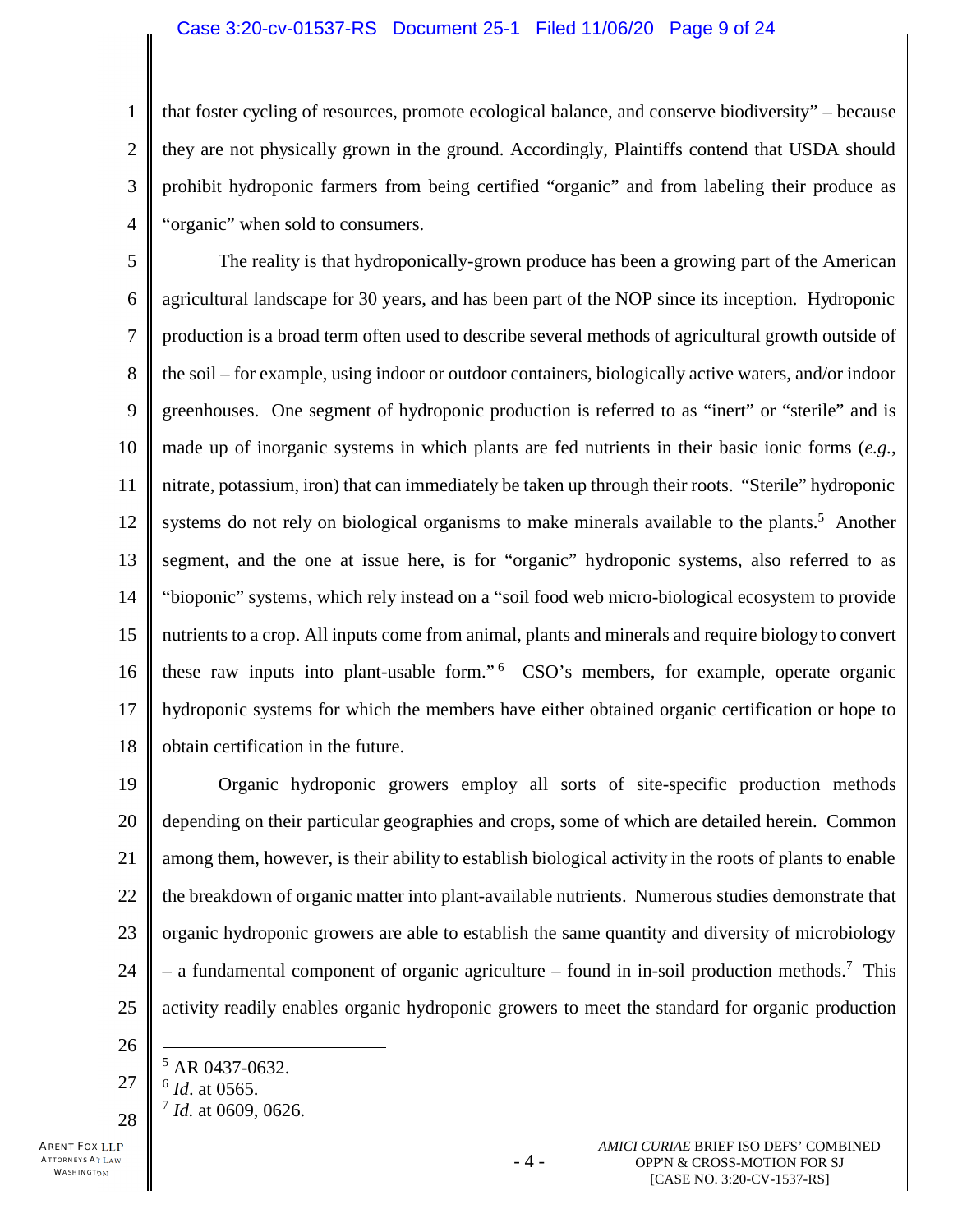1 under the NOP.

| $\overline{2}$ | Consumers are increasingly demanding organic produce, and are willing to pay a premium                                                                                                                             |
|----------------|--------------------------------------------------------------------------------------------------------------------------------------------------------------------------------------------------------------------|
| 3              | for produce bearing that label. <sup>8</sup> For this reason, organic farming has become one of the fastest                                                                                                        |
| 4              | growing agricultural sectors in the United States. <sup>9</sup> And throughout the life of the NOP,                                                                                                                |
| 5              | hydroponically-grown produce has been eligible to attain organic certification so long as the                                                                                                                      |
| 6              | operation is able to meet the rigorous certification standards that are generally required of organic                                                                                                              |
| 7              | growers. In recognition of that burgeoning consumer market, many of CSO, AA, and Western                                                                                                                           |
| 8              | Grower's members and other growers have invested heavily in hydroponics to earn that "organic"                                                                                                                     |
| 9              | label, and consumers have come to rely on the availability of hydroponically-produced organic                                                                                                                      |
| 10             | produce. <sup>10</sup>                                                                                                                                                                                             |
| 11             | In Plaintiffs' view, the "organic" designation should apply to a far more restricted universe                                                                                                                      |
| 12             | of produce – that which is literally grown in the Earth's soil. For three reasons, Plaintiffs are                                                                                                                  |
| 13             | incorrect. First, as a legal matter, the OFPA and NOP establish broad standards for organic                                                                                                                        |
| 14             | production based on site-specific analyses by Certifying Agents of farm-specific Organic System                                                                                                                    |
| 15             | Plans. Plaintiffs' categorical approach is ill-suited to Congress's design. Second, hydroponic                                                                                                                     |
|                |                                                                                                                                                                                                                    |
| 16             |                                                                                                                                                                                                                    |
| 17             | <sup>8</sup> See Mary Ellen Shoup, Packaged Facts: Gen Z shoppers emerge as strong consumers of organic<br>FOOD NAVIGATOR,<br>Jan.<br>2020, https://www.foodnavigator-<br>natural foods,<br>8,<br>and              |
| 18             | usa.com/Article/2020/01/08/Packaged-Facts-Gen-Z-emerges-as-strong-consumer-of-organic-and-<br>natural-foods (in a survey of over 20,000 American adults, millennial and Gen-Z consumers were                       |
| 19             | more likely to purchase "organic" food). As a general matter, Amici rely upon transcripts and<br>reports contained in the Administrative Record. On occasion, however, Amici cite to academic                      |
| 20             | articles or news articles related to organics or the organic agricultural industry. Courts will often                                                                                                              |
| 21             | consider social scientific, scientific, or industry information outside of the contours of the record<br>when presented by amici briefs. See, e.g., Grutter v. Bollinger, 539 U.S. 306, 330 (2003)                 |
| 22             | (considering <i>amici</i> 's social science evidence regarding benefits of diversity in higher education);<br>Disability Rights Montana, Inc. v. Batista, 930 F.3d 1090, 1099 (9th Cir. 2019) (considering amici's |
|                | medical and social science researcher on solitary confinement); Trout Unlimited v. Lohn, 559 F.3d                                                                                                                  |
| 23             | 946, 947 (9th Cir. 2009) (considering <i>amici</i> 's view of the scientific consensus regarding the ways<br>in which the National Marine Fisheries Service categorizes certain species of fish); see also Fed.    |
| 24             | R. Evid. 201 (noting that courts may take judicial notice of facts outside the record).<br><sup>9</sup> Karen Campion, A Tough Row to Hoe: What Partlo v. Johanns Means for the Organic Food                       |
| 25             | <i>Industry</i> , 21 J. NAT. RES. & ENV'T L. 121, 121 (2007) (describing growth of organic farming since                                                                                                           |
| 26             | the enactment of the OFPA in 1990).<br><sup>10</sup> Agricultural products that meet the organic standard can be sold as "USDA Organic" with the                                                                   |
| 27             | formal seal of the Agency. See USDA, What's Behind the Organic Seal? Organic Labels<br>Explained, USDA.GOV, https://www.ams.usda.gov/publications/content/whats-behind-organic-                                    |
| 28<br>P,       | seal-organic-labels-explained (May 24 2018).<br>AMICI CURIAE BRIEF ISO DEFS' COMBINED                                                                                                                              |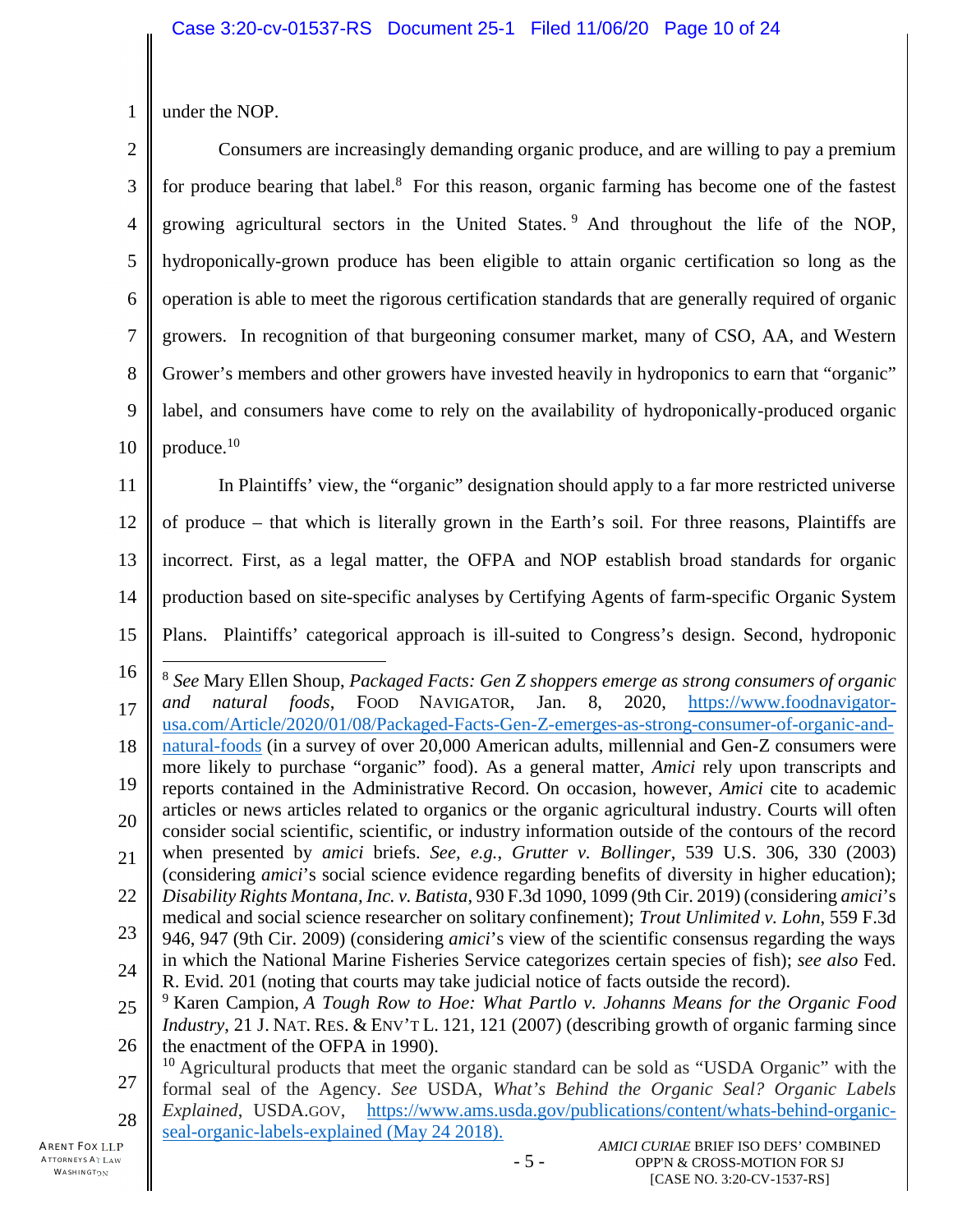#### Case 3:20-cv-01537-RS Document 25-1 Filed 11/06/20 Page 11 of 24

1 2 3 4 5 growers, by establishing and fostering a soil food web with an active microbiome, are readily able to meet the OFPA and NOP standards. Third, Plaintiffs tellingly ignore the significant consequences that their restrictive certification scheme would have on both the agricultural industry that has invested in organic hydroponic production and on its consumers, who are demanding an ever-increasing supply of organic produce at a fair price.

6 7 8 9 10 Ultimately, Plaintiffs' position is untenable. They wish to restrict the valuable "organic" label for one category of organic farmers, to the detriment of growers utilizing the types of sustainable practices that Congress intended to encourage. *Amici* respectfully request that Plaintiffs' motion for summary judgment be denied, and that Defendants' cross-motion for summary judgment be granted.

11 12

# **I. The Legal Framework of the Organic Foods Production Act Establishes Broad Standards for Organic Certification.**

**Argument**

14 15 16 17 Under the OFPA, Congress set out the broad standards under which hydroponic farmers who meet USDA's requirements are entitled to obtain organic certification based on a site-specific certification process. Plaintiffs' arguments to the contrary are unsupported by the statute, its legislative history, and USDA's NOP regulations.

18

13

### **A. The Framework of the Organic Foods Production Act**

19 20 21 22 23 24 25 Enacted in 1990, the Organic Foods Production Act ("OFPA"), 7 U.S.C. §§ 6501-6524, directed USDA to "establish an organic certification program for producers and handlers of agricultural products that have been produced using organic methods[.] $"^{11}$  As noted in Senate Agriculture, Nutrition, and Forestry Committee Report that accompanied the bill, the OFPA became law at a time when "[t]he market for organically produced food is growing as consumers begin to search for local food alternatives." Congress was concerned that "[*g*]*rowth* in the organic food trade" was "hampered by a lack of consistent standards for production," prompting Congress

- 26
- 27 28  $11$  7 U.S.C. § 6503(a).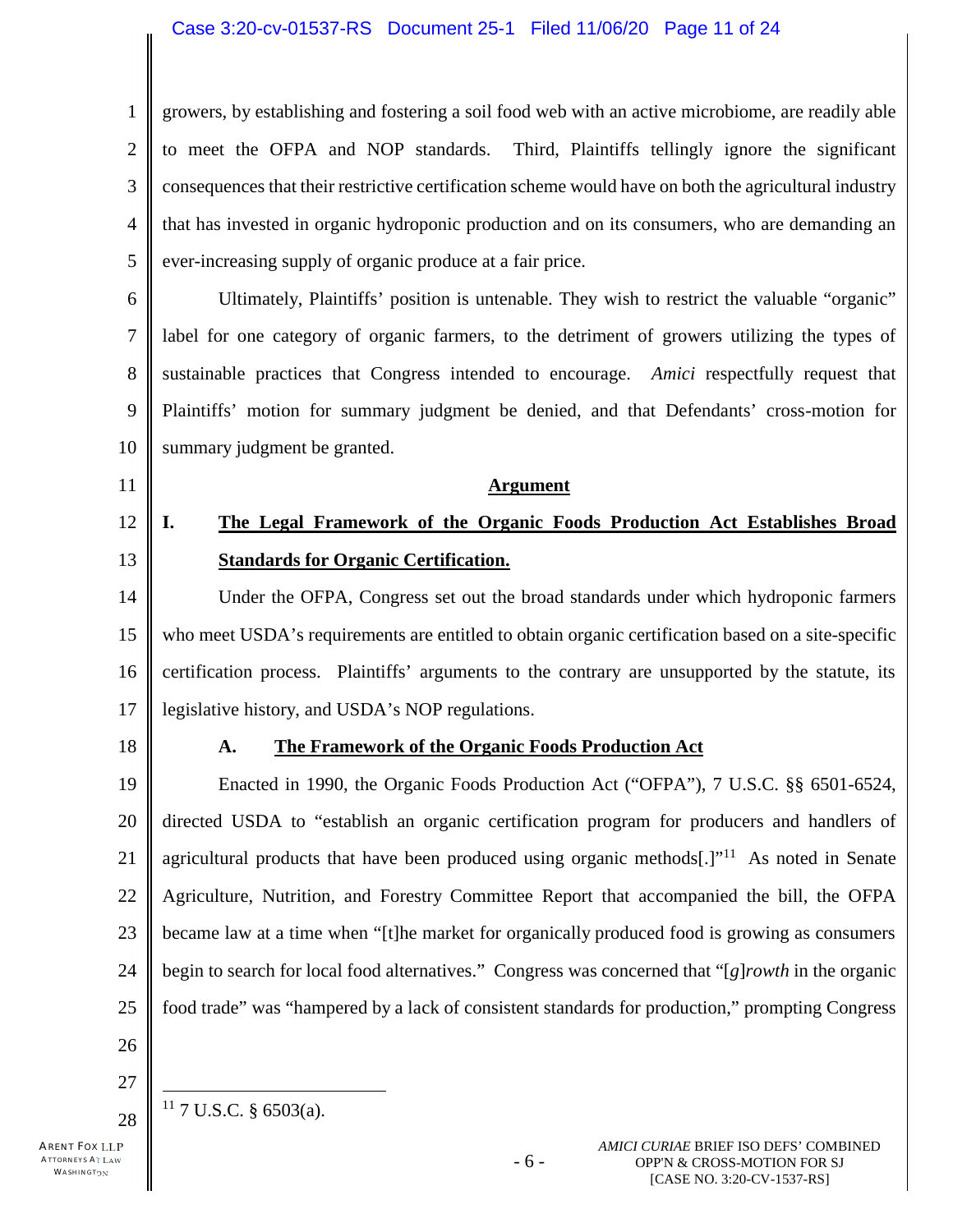1 2 to establish "national standards for organic production."<sup>12</sup> Indeed, *growth* of the organic program was front and center at the time Congress considered the OFPA.

3 4 5 6 7 8 9 With the passage of the OFPA, "organic foods gained a certain status" because only food produced and handled in certain ways "could rightfully call itself 'organic."<sup>13</sup> Prior to OFPA, the standards for organic certification were product-oriented, focusing on "observable characteristics" and ingredient composition of produce.<sup>14</sup> But the OFPA shifted the standards to a process-oriented approach, focusing on the practices that a specific farmer uses to grow the produce on a specific site. The regulatory framework of the OFPA therefore centers on the ways in which individual growers grow, harvest, and prepare produce.

10 11 12 13 14 15 16 The OFPA directed USDA to create a program for certifying produce as "organic," including the creation of a "USDA Organic" seal to be used on labels to demonstrate to consumers that a product is grown in a manner that complies with the NOP.<sup>15</sup> Under the statute, any agricultural products sold as "organic" must be "produced only on certified organic farms and handled only through certified organic handling operations in accordance with [the OFPA][.]"<sup>16</sup> The OFPA further "require[s] each certified organic farm or each certified organic handling operation to certify compliance annually  $17$  and submit to an "annual on-site inspection by the

17

18

19 <sup>12</sup> S. Rep. 101-357, at 289 (1990), *as reprinted in* 1990 U.S.C.C.A.N. 4656, 4943 (emphasis added).

27  $16$  7 U.S.C. §§ 6505(a); 6506(a)(1)(A).

<sup>&</sup>lt;sup>13</sup> Karen Campion, 21 J. NAT. RES. & ENV'T L. at 122.

<sup>20</sup> 21 <sup>14</sup> Josh Dhyani, *Science-Based Food Labels: Improving Regulations & Preventing Consumer Deception Through Limited Information Disclosure Requirements*, 26 ALB. L.J. SCI. & TECH. 1, 18-19 (2016).

<sup>22</sup> 23 24 <sup>15</sup> The OFPA also established the National Organic Standards Board ("NOSB"). The NOSB's mission is "to assist in the development of standards for substances to be used in organic production and to advise the Secretary on any other aspects of the implementation of this chapter." 7 U.S.C. § 6518(a). The group includes 15 members, who are required by statute to include members with relevant expertise, including individuals who own or operate organic farms or handling operations,

<sup>25</sup> 26 as well as those with experience in retail, environmental protection, ecology, and other related areas. The USDA is required to "consult" with the NOSB  $(7 \text{ U.S.C. } § 6503(c))$ , but its recommendations are not binding. Members serve for five-year terms without compensation. 7 U.S.C. § 6518(b), (d) (outlining NOSB's composition).

<sup>28</sup>  $17$  7 U.S.C. § 6506(a)(4).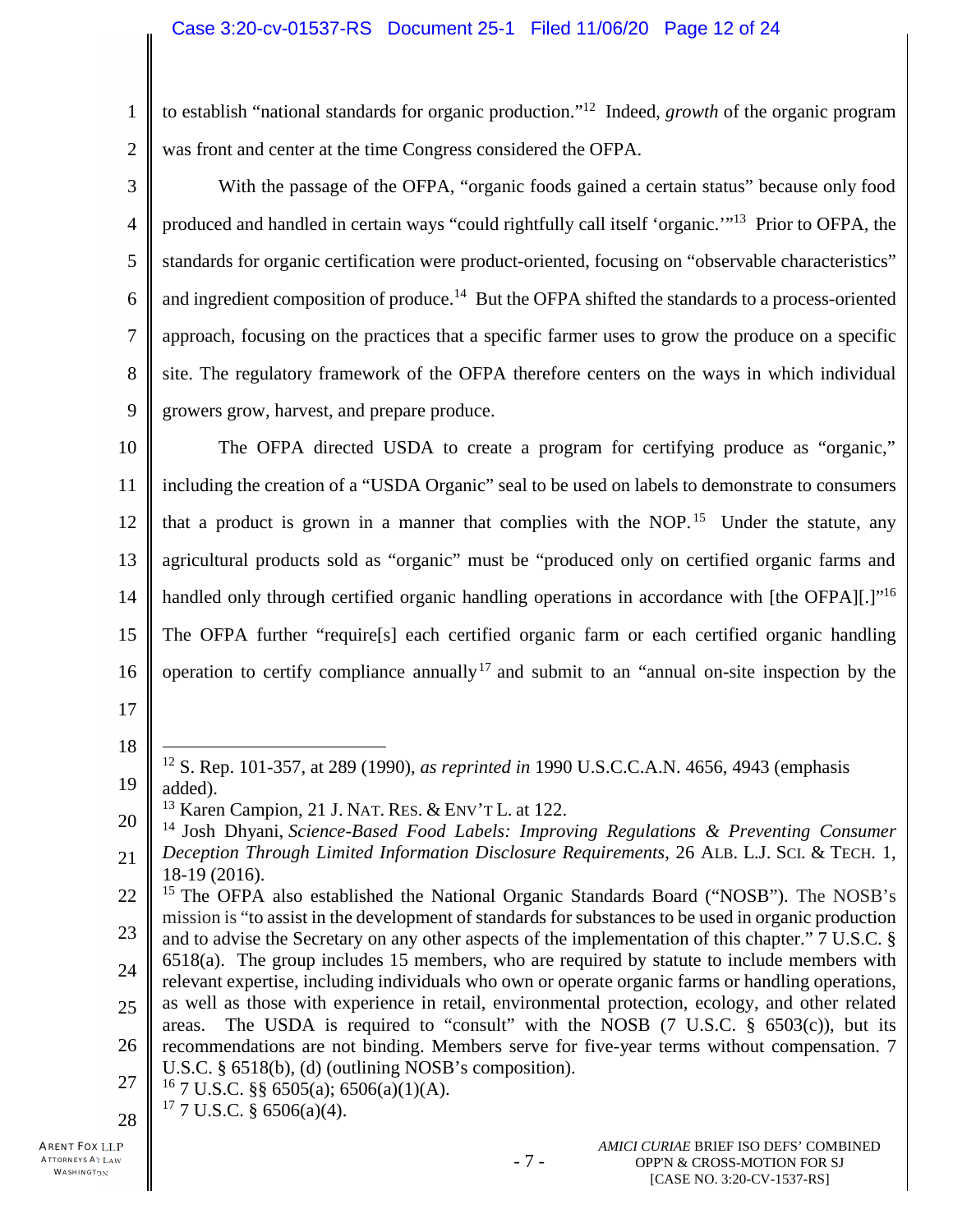## Case 3:20-cv-01537-RS Document 25-1 Filed 11/06/20 Page 13 of 24

| $\mathbf{1}$   | certifying agent[.]" <sup>18</sup> To qualify as an "organically produced agricultural product," the produce                                                                                                        |
|----------------|---------------------------------------------------------------------------------------------------------------------------------------------------------------------------------------------------------------------|
| $\overline{2}$ | shall:                                                                                                                                                                                                              |
| 3              | (1) have been produced and handled without the use of synthetic chemicals, except<br>as otherwise provided [herein];                                                                                                |
| $\overline{4}$ | (2) except as otherwise provided [herein] and excluding livestock, not be produced<br>on land to which any prohibited substances, including synthetic chemicals, have                                               |
| 5              | been applied during the 3 years immediately preceding the harvest of the<br>agricultural products; and                                                                                                              |
| 6<br>7         | (3) be produced and handled in compliance with an organic plan agreed to by the<br>producer and handler of such product and the certifying agent. <sup>19</sup>                                                     |
| 8              | <b>Overview of the Certification Process</b><br><b>B.</b>                                                                                                                                                           |
| 9              | Through the OFPA, Congress established broad, nationally uniform standards for organics                                                                                                                             |
| 10             | certification – standards that are implemented under the NOP by USDA's Agricultural Marketing                                                                                                                       |
| 11             | Service. The NOP Regulations, codified at 7 C.F.R. § 205.200 et seq. (the "Regulations"), provide                                                                                                                   |
| 12             | the regulatory framework for organic certification. Any grower "intending to sell, label, or                                                                                                                        |
| 13             | represent agricultural products as '100 percent organic,' 'organic,' or 'made with organic (specified                                                                                                               |
| 14             | ingredients or food group(s))" must comply with the applicable provisions of [these                                                                                                                                 |
| 15             | Regulations]. $^{20}$                                                                                                                                                                                               |
| 16             | Organic standards are verified and enforced through USDA-accredited certifiers, referred                                                                                                                            |
| 17             | to as "Certifying Agents." Any grower wishing to label foods as "organic" must obtain organic                                                                                                                       |
| 18             | certification – the process of inspecting farming and handling operations to make certain that the                                                                                                                  |
| 19             | OFPA and NOP's requirements for organic production are met. Certifying Agents are typically                                                                                                                         |
| 20             | private, third-party non-governmental entities or individuals accredited by USDA to serve in that                                                                                                                   |
| 21             | role "for the purpose of certifying a farm or handling operation as a certified organic farm or                                                                                                                     |
| 22             | handling operation." <sup>21</sup> Certifiers must apply to be accredited and have experience in organic                                                                                                            |
| 23             |                                                                                                                                                                                                                     |
| 24             | $18$ 7 U.S.C. § 6506(a)(5).                                                                                                                                                                                         |
| 25             | <sup>19</sup> 7 U.S.C. § 6504; see also 7 U.S.C. § 6508(b)(1), (c)(1) (providing that certified farms are<br>prohibited from certain activities like using "any fertilizers containing synthetic ingredients or any |
| 26             | commercially blended fertilizers containing materials prohibited under this chapter" or "natural                                                                                                                    |
| 27             | poisons such as arsenic or lead salts that have long-term effects [on] the environment").<br>$20$ 7 C.F.R. § 205.201.                                                                                               |
| $\overline{0}$ | <sup>21</sup> 7 U.S.C. § 6514(a).                                                                                                                                                                                   |

28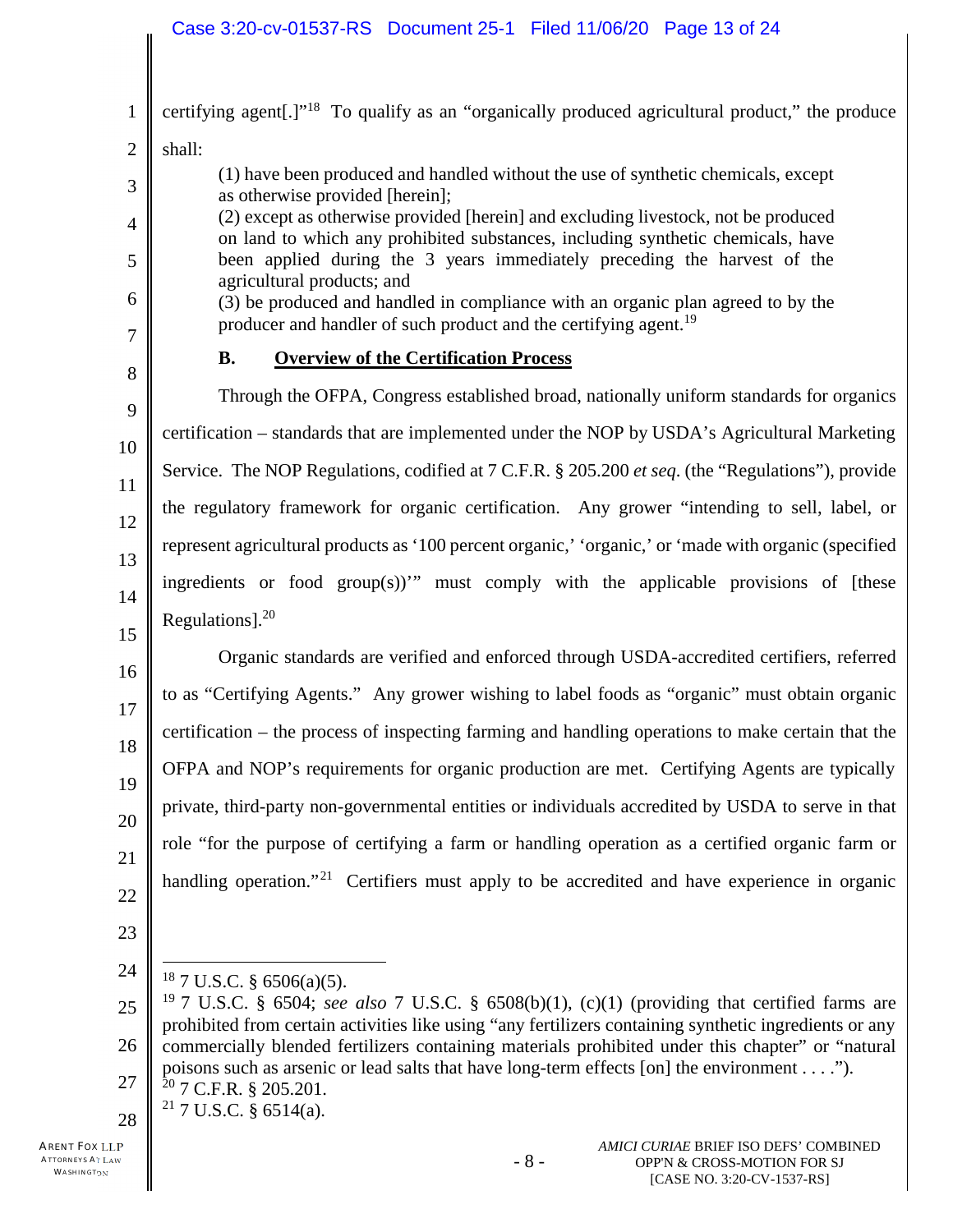1 2 3 4 5 6 7 farming and handling techniques.<sup>22</sup> Importantly, Certifying Agents and individual certifiers do not always certify every type of operation. Rather, Certifying Agents and certifiers often specialize in certain produce or operations of which they have the deepest knowledge. In this way, the certification process, Organic System Plan, and inspections are not "cookie cutter" but rather tailored to the specific conditions of the farm. Certifying  $A$ gents<sup>23</sup> and their inspectors, auditors, and certifiers conduct regular audits, issue notices of noncompliance, and review corrective action reports as growers work to come into compliance. $24$ 

8 9 10 11 12 13 Growers seeking to sell their produce with the "USDA Organic" label must follow a detailed and intensive process to achieve certification.<sup>25</sup> Individual growers complete a roughly nine-month application and review process, including working with an accredited Certifying Agent and individual certifier (who generally works for that Certifying Agent as an employee or contractor) who carefully reviews the farm's proposed organic plan.<sup>26</sup> Specifically, any such producer "must" develop an organic production or handling system plan that is agreed to by the producer or handler

<sup>15</sup> 16 17 18 19 20 21 22 23 24 25 26 <sup>22</sup> Pursuant to 7 U.S.C. § 6514(b), prospective Certifying Agents must "(1) prepare and submit to the [USDA], an application for such accreditation; (2) have sufficient expertise in organic farming and handling techniques as determined by the [USDA]; and (3) comply with the requirements of this section and section 6515 of this title." Section 6515, in turn, outlines additional basic requirements. For example, any Certifying Agent "shall employ a sufficient number of inspectors to implement the applicable organic certification program[.]" 7 U.S.C. § 6515(b). The statute includes a robust conflicts of interest policy; Certifying Agents are prohibited from inspecting any operations in which that agent "has, or has had, a commercial interest, including the provision of consultancy services" and may not "accept payment, gifts, or favors of any kind from the business inspected" nor may agents "provide advice concerning organic practices or techniques for a fee, other than fees established under [the statute]." 7 U.S.C. § 6515(g). Certifying Agents who fail to adhere to the provisions of the OFPA are subject to suspension. 7 U.S.C. § 6515(i). <sup>23</sup> USDA, AMS/NOP/NOSB New Member Training Agenda, at 6, https://www.ams.usda.gov/sites/default/files/media/NOSB%20New%20Member%20Training\_20 16.pdf.  $^{24}$  *Id.* at 22. Often, "certifiers" and "certifying agents" are used synonymously, but generally, "Certifying Agents" refer to entities that employ individual "certifiers" to inspect and audit farming operations (whether as independent contracts or employees). The Certifying Agents receive their certification from NOP, and the individual certifiers receive their certification from their Certifying Agent.

<sup>27</sup> 28 <sup>25</sup> USDA, Instruction-Accreditation Policies & Procedures, at 4, https://www.ams.usda.gov/sites/default/files/media/2000.pdf. <sup>26</sup> 7 C.F.R. § 205.201.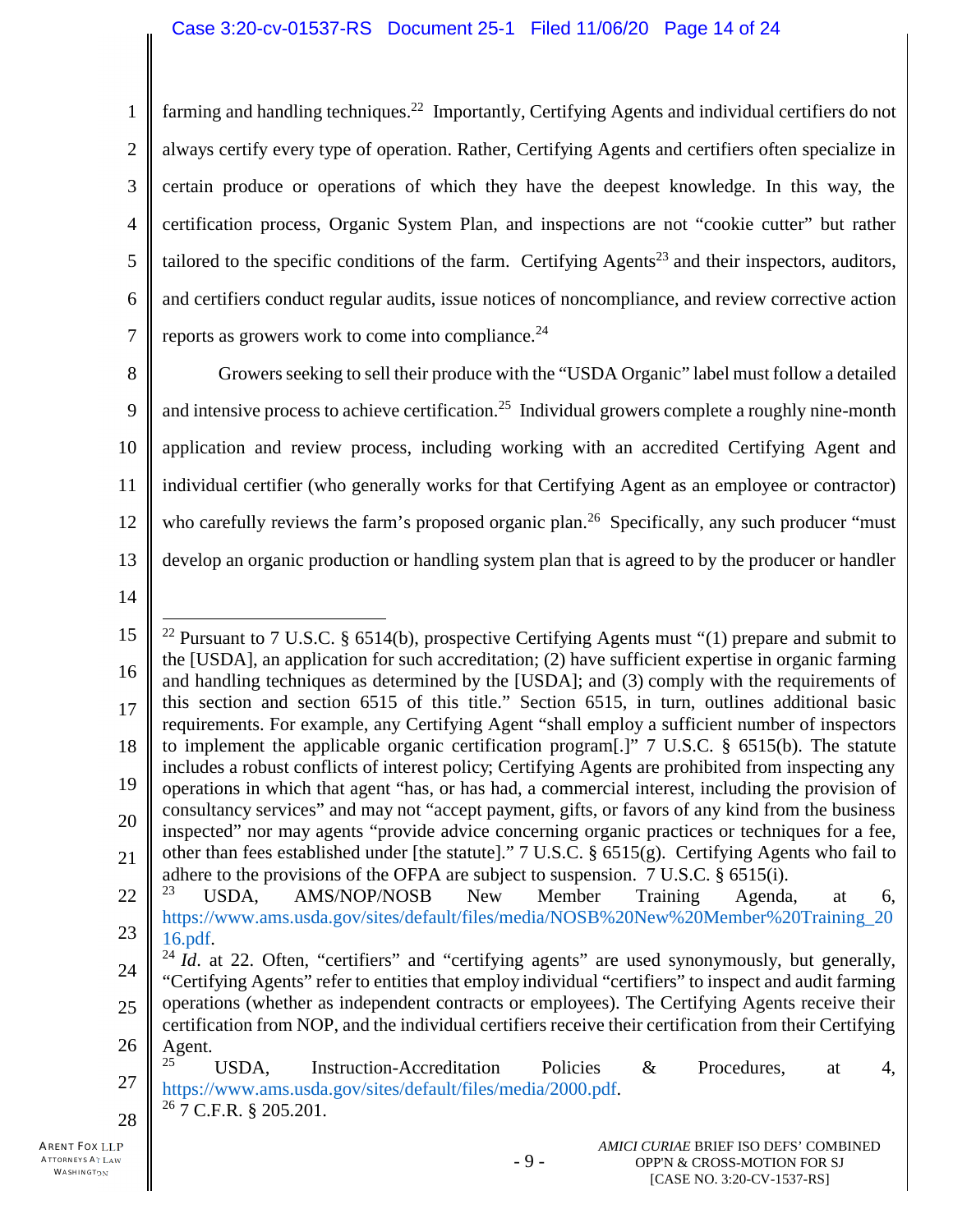1 2 3 4 5 6 7 8 9 and an accredited certifying agent."<sup>27</sup> This comprehensive document addresses how the applicant will implement the Regulations, including all aspects of the operation such as growing, harvesting, storing, transportation, and recordkeeping. It must, *inter alia*, describe the grower's procedures, list all substances it will use in production, describe monitoring practices, and keep careful records.<sup>28</sup> The applicant must also address how it will prevent comingling of nonorganic products or contact with prohibited chemicals and substances.<sup>29</sup> The details of the plan are critical; indeed, USDA calls it "the cornerstone of any application for certification."<sup>30</sup> The OFPA also "require[s] [that] each certified organic farm or each certified organic handling operation to certify compliance annually<sup>31</sup> and submit to an "annual on-site inspection by the certifying agent.]<sup>"32</sup>

10 11 12 13 14 15 16 17 Individual farms, as well as handlers and processors, that successfully clear this process are known as "Certified Organic Operations." These are the entities producing and handling crops that have been approved by the individual Certifying Agents as meeting the necessary qualifications under the Regulations. According to the results of USDA's 2019 Organic Survey, whose results USDA released on October 22, 2020, there were 16,585 USDA certified organic farms around the country. <sup>33</sup> Dozens of growers within this group, including *Amici*'s members, produce some or all of their products using hydroponic production practices at various stages of their products' life  $cycle.<sup>34</sup>$ 

18 19 20 Plaintiffs correctly (though selectively) cite provisions of the Regulations that relate to soil management to make their case that the Regulations are *only* intended to include soil-based produce. For example, organic growers are required to "manage crop nutrients and soil fertility

21

22

- 23 <sup>29</sup> USDA, Organic 101: Five Steps to Organic Certification (2017), https://www.usda.gov/media/blog/2012/10/10/organic-101-five-steps-organic-certification. <sup>30</sup> USDA, Organic System Plan Template (2015), https://www.ams.usda.gov/reports/organic-
- 24 system-plan-template.
- 25  $31$  7 U.S.C. § 6506(a)(4).
	- $32$  7 U.S.C. § 6506(a)(5).
- 26 27 <sup>33</sup> USDA, Executive Briefing, 2019 Organic Survey Data Release, at 8 (Oct. 22, 2020), https://www.nass.usda.gov/Surveys/Guide\_to\_NASS\_Surveys/Organic\_Production/pdf/2019\_Or ganic\_Executive\_Briefing.pdf.
	- <sup>34</sup> AR 0596 ; *see also* Section II, *infra.*

<sup>27</sup> *Id.* <sup>28</sup> 7 C.F.R. § 205.201(a)(5), (6).<br><sup>29</sup> USDA Organic 10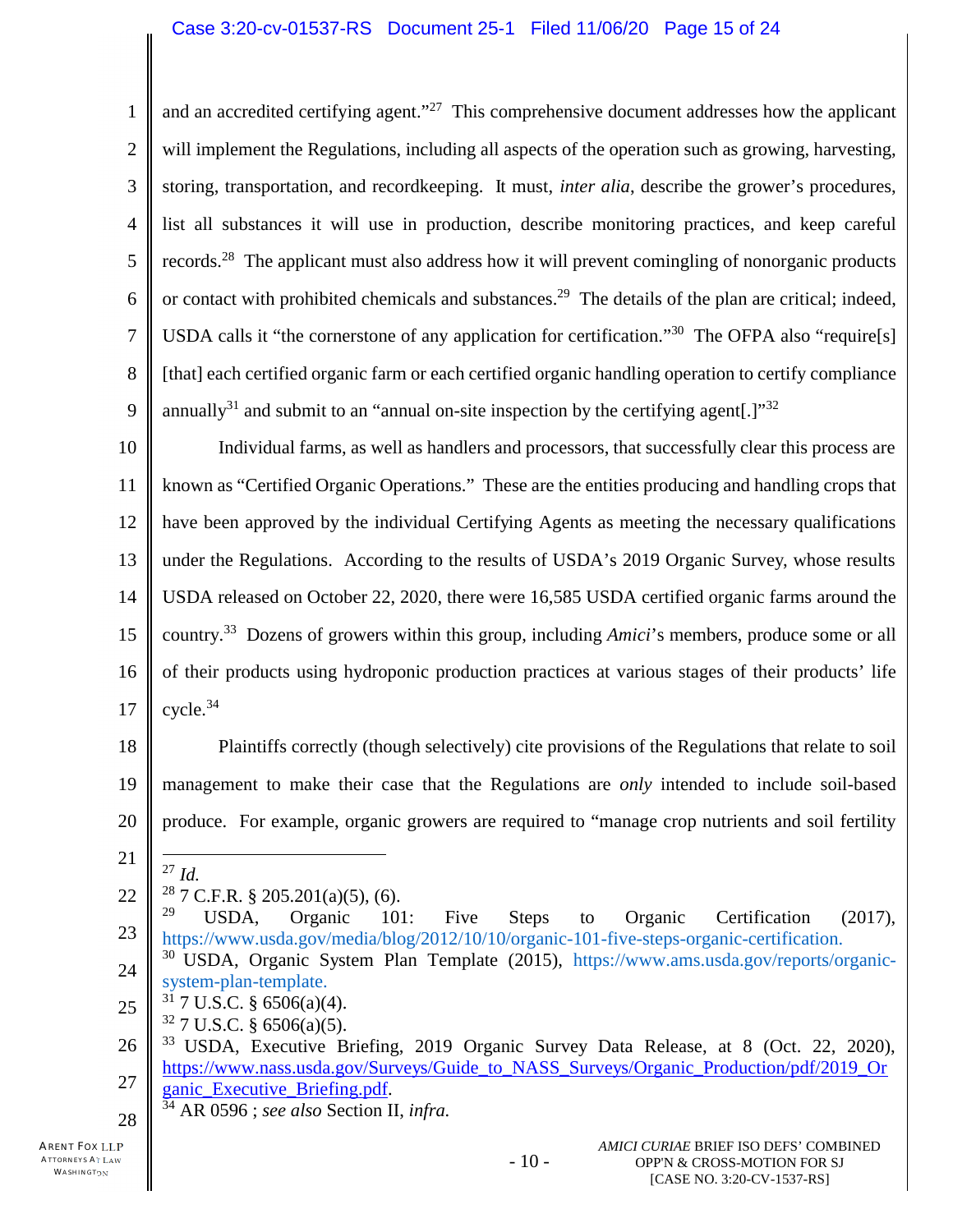#### Case 3:20-cv-01537-RS Document 25-1 Filed 11/06/20 Page 16 of 24

1 2 3 4 5 6 7 8 9 10 11 12 13 through rotations"<sup>35</sup> and generally "implement a crop rotation including but not limited to sod, cover crops, green manure crops, and catch crops that  $\dots$  are applicable to the operation.]<sup>"36</sup> Critically, however, nowhere do the Regulations declare that fruits and vegetables must be physically grown in the soil to qualify for "organic" certification – nor does anything in the OFPA mandate that USDA implement such a requirement. Rather, the Regulations broadly define organic production as any system that "respond[s] to site-specific conditions by integrating cultural, biological, and mechanical practices that foster cycling of resources, promote ecological balance, and conserve biodiversity."<sup>37</sup> Moreover, the OFPA provides that if a production practice is not prohibited or otherwise restricted by the OFPA, that "practice [will] be permitted unless it is determined that such practice would be inconsistent with the applicable organic certification program."<sup>38</sup> As set forth in more detail in USDA's opposition and cross-motion for summary judgment, USDA's approach to permitting certification of organic hydroponic operations is squarely within its authority under the OFPA.<sup>39</sup>

- 14
- 15

# **II. Hydroponic Production is Compatible with National Organic Program Standards to Foster Ecological Balance and Recycling of Resources.**

16 17 18 19 20 21 22 23 24 Plaintiffs' position – that hydroponic growers using innovative and sustainable growing techniques are categorically unable to meet the NOP's requirements – flies in the face of the program's site-specific approach to organic certification. The determination of whether a particular operation satisfies the NOP's standards must be made individually, not categorically. To qualify, hydroponic growers *must* meet the OFPA's baseline statutory requirements. Namely, that means that the farm must produce its crops "without the use of synthetic chemicals, except as otherwise provided [in the OFPA]"; it cannot produce crops on land that has been exposed to "any prohibited substances . . . during the 3 years immediately preceding the harvest of the agricultural products"; and must produce their crops "in compliance with an organic plan agreed to by the producer and

- 25
- 26 27 28  $35$  7 C.F.R. § 205.203(b). <sup>36</sup> 7 C.F.R. § 205.205.  $37$  7 C.F.R. § 205.2. <sup>38</sup> 7 U.S.C. § 6512. <sup>39</sup> Dkt. 23 at 9-16.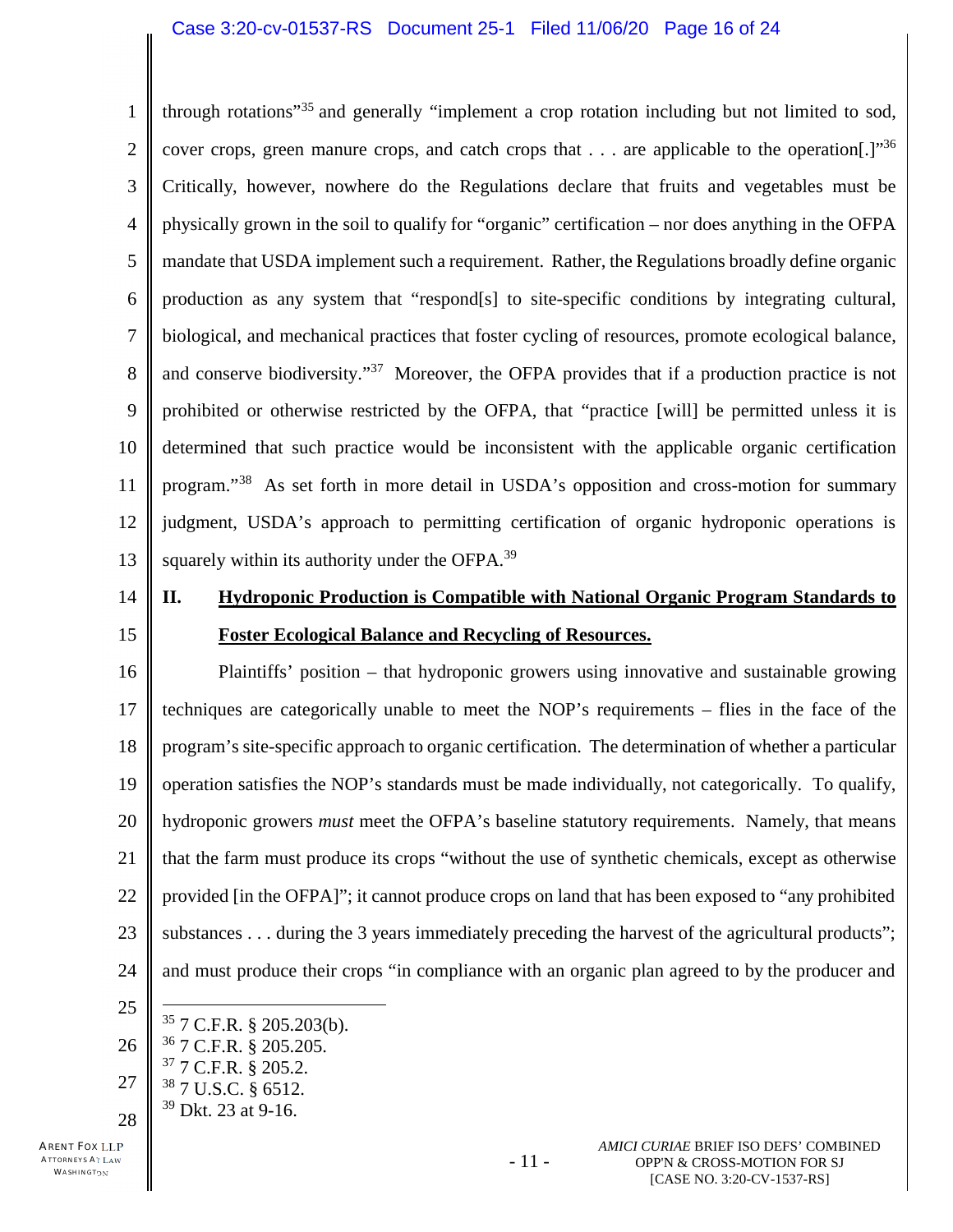1 2 3 4 5 6 handler of such product and the certifying agent<sup>[1,1,40</sup> Plaintiffs also ignore the important fact that not all hydroponic operations are organic, nor are they always able to meet organic requirements. If the plan fails to meet these and any other applicable criteria, the Certifying Agent will not and cannot issue "organic" certification. Like all certified organic farms, organic hydroponic farms are subject to routine internal and external audits, and a regular process for recertification, ensuring that standards continue to be met following the initial certification.<sup>41</sup>

7 8 9 10 11 12 13 14 15 Plaintiffs' categorical approach fails to acknowledge the extraordinary diversity of production practices USDA's dynamic certification process is designed to accommodate and encourage. Hydroponic farms can exist in both urban and rural environments, given that they often lend themselves to smaller footprints.<sup>42</sup> Farmers engaging in hydroponic agriculture can often grow using fewer crop inputs and less water than required in many traditional farming environments<sup>43</sup>, and make more efficient use of land and other natural resources. Some organic growers use both hydroponic and soil-based farming within the same Organic System Plan. And all organic growers are required to demonstrate that their plans "foster cycling of resources, promote ecological balance, and conserve biodiversity."<sup>44</sup>

16 17 18 19 20 21 Organic hydroponic operations are able to meet these requirements by relying on a soil food web that mirrors that of in-soil crop production, *i.e.*, establishing within the hydroponic system a combination of NOP-compliant organic inputs, derived from animals, plants and minerals, and a microbial community within the plant's growing environment capable of relying on biology to break down the organic material into nutrients in a form that the plants can accept. Organic hydroponic growers introduce microbes using the same compost, compost-tea (*i.e.*, "a water extract

- 22
- 23

<sup>40</sup> 7 U.S.C. § 6504; *see also* 7 U.S.C. § 6508.

24 25 <sup>41</sup> USDA, AMS/NOP/NOSB New Member Training Agenda, at 22, https://www.ams.usda.gov/sites/default/files/media/NOSB%20New%20Member%20Training\_20 16.pdf.

 $42$  AR 0596.

<sup>26</sup> 27 <sup>43</sup> Dan Nosowitz, "National Organic Standards Board Decrees That Hydroponic Can Be Organic," MODERN FARMER, Nov. 2, 2017, https://modernfarmer.com/2017/11/national-organic-standardsboard-decrees-hydroponic-can-organic/. <sup>44</sup> 7 C.F.R. § 205.2.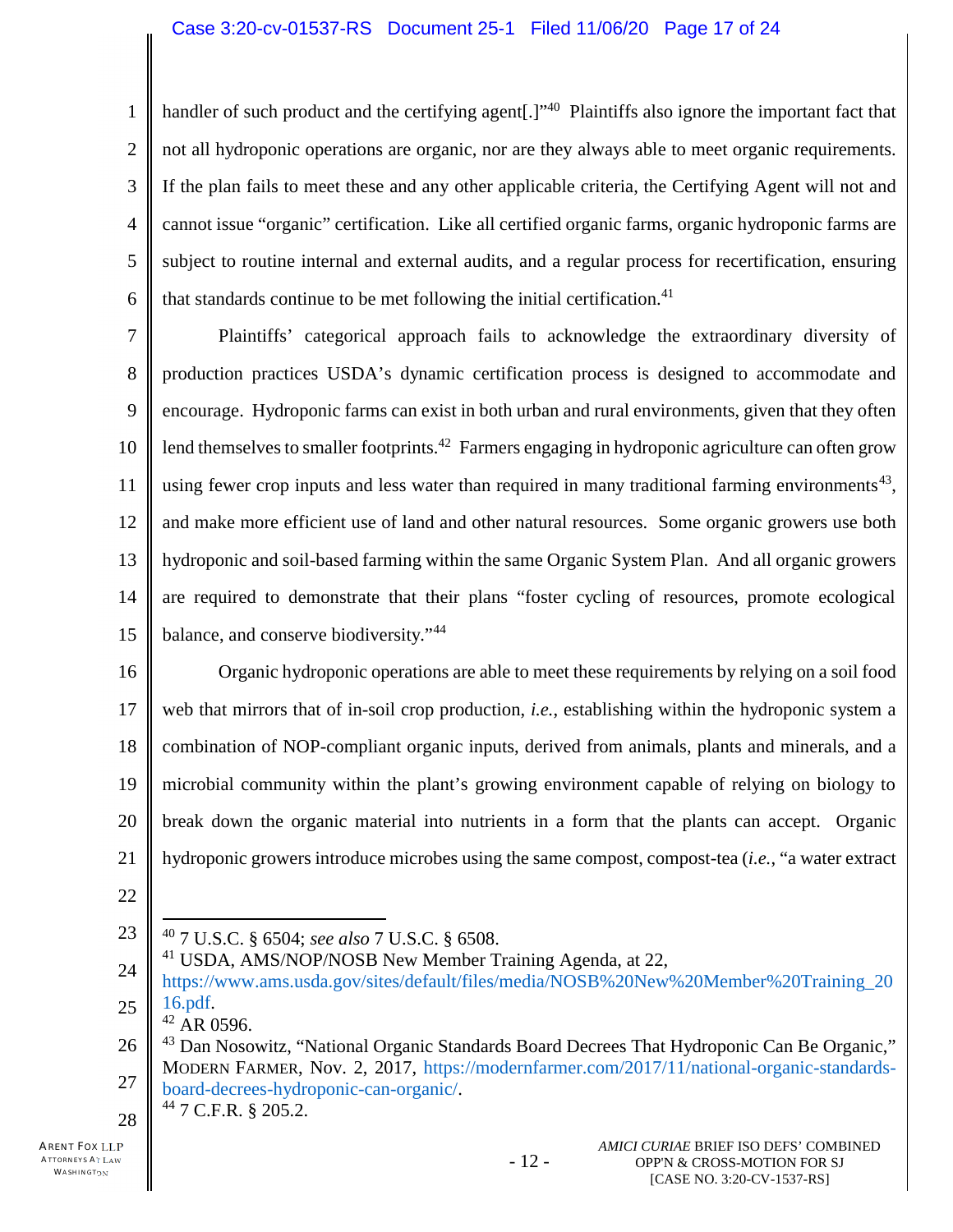#### Case 3:20-cv-01537-RS Document 25-1 Filed 11/06/20 Page 18 of 24

1 2 3 4 5 6 7 8 9 of compost produced to transfer microbial biomass, fine particulate organic matter, and soluble chemical components into an aqueous phase, intending to maintain or increase the living, beneficial microorganisms extracted from the compost")<sup>45</sup>, liquid nutrient products, or commerciallyavailable microbe consortium products as are used by field growers. As USDA's Task Force noted, "[b]ioponic systems use the same organic inputs, processes, and principles as field growers."<sup>46</sup> Scientific research, and USDA's own Task Force on Hydroponic and Aquaponic Production, have established that organic hydroponic systems are capable of hosting the same diversity and quantity of microorganisms found in "good soil."<sup>47</sup> Examples from the Administrative Record are illustrative.

10 11 12 13 14 15 16 17 18 19 20 21 One CSO member operates a certified organic farm in Nogales, Arizona that grows tomatoes, cucumbers, squash, pepper, and eggplant in open fields, shade houses, and greenhouses, both in the ground and in containers.<sup>48</sup> In testimony at the National Organic Standards Board meetings, the grower described how hydroponic methods are incorporated as part of their overall farming plan. For tomato production, the grower has "invested in glass houses where we grow our tomatoes in containers" to avoid "disease, pest[s] and environmental pressure[s]."<sup>49</sup> The growing medium in the containers consists of coconut coir (a natural plant-based material), along with other organic inputs, like fungal or bacterial compost teas, that establish and maintain a microbiome in the plants' roots that assist with the cycling of nutrients to the plant.<sup>50</sup> After the tomato cycle is complete, the grower introduces the nutrient- and biology-rich contents of the containers into the fields outside the greenhouses where Sudan grass is grown, which, along with trimmings from the tomato plants, is used to produce compost on site.<sup>51</sup> In addition to allowing the grower to grow

- 22
- <sup>45</sup> AR 0555.
- 23  $46$  AR 0566.
- 24  $47$  AR 0572.
	- <sup>48</sup> NOSB Tr. 48–51 (Oct. 20, 2015) ,
- 25 https://www.ams.usda.gov/sites/default/files/media/NOSB%20Transcript%20October%202015.p df

- 13 -

- 26 <sup>49</sup> *Id*. at 51.
	- $50$  NOSB Tr. 107-11 (Apr. 19, 2017),
- 27 28 https://www.ams.usda.gov/sites/default/files/media/TranscriptsNOSBApril2017.pdf. <sup>51</sup> *Id.*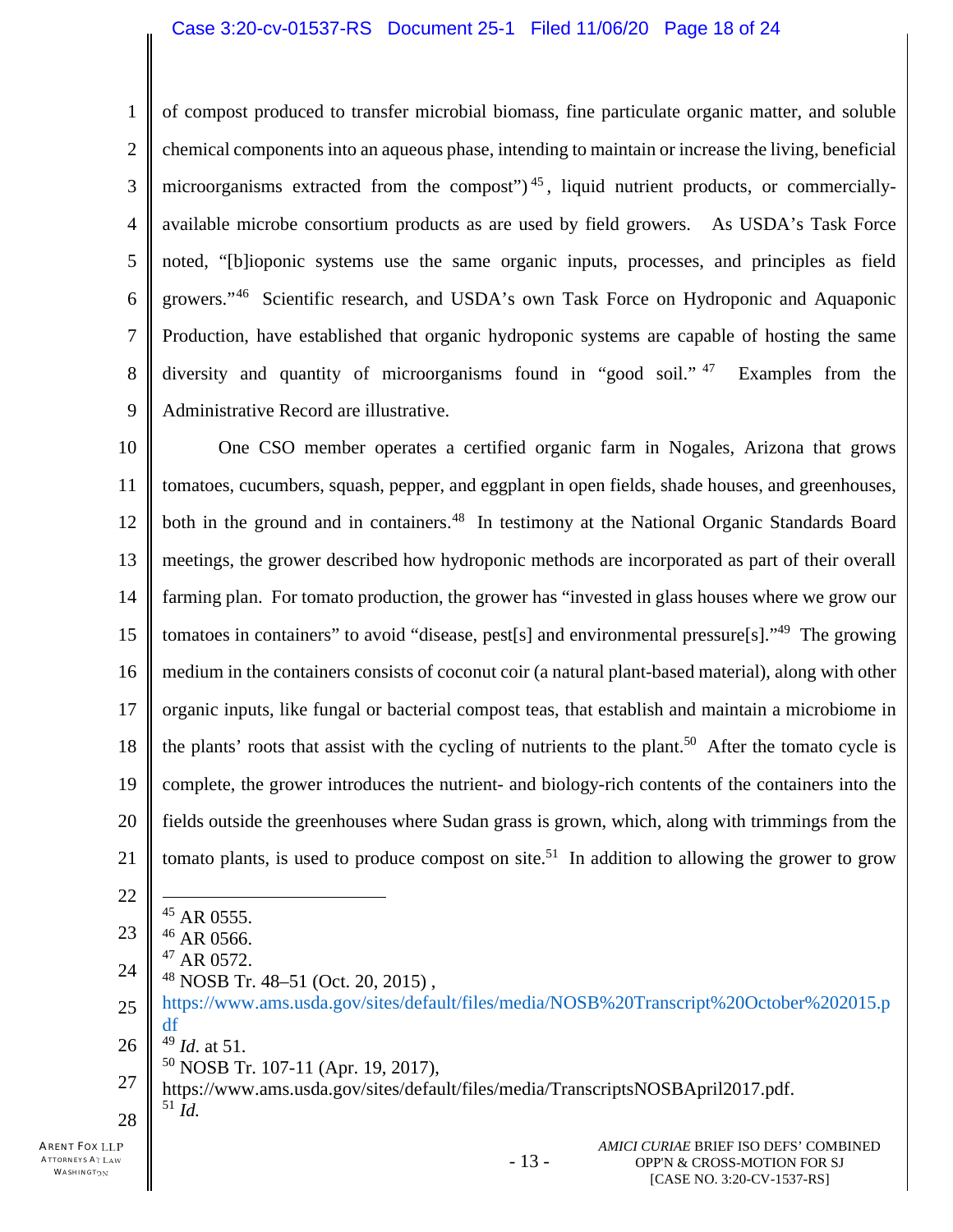#### Case 3:20-cv-01537-RS Document 25-1 Filed 11/06/20 Page 19 of 24

1 2 3 4 crops safely, minimize pesticides and chemicals, and avoid insects, growing hydroponically has reduced the farm's water use "by 80 percent . . . helping us to preserve critical natural habitat and resources."<sup>52</sup> This grower, which has been USDA certified organic for twenty years, would lose its organic certification should Plaintiffs obtain the relief they are seeking.

5 6 7 8 9 10 11 In testimony to the NOSB, another organic grower described growing tomatoes in containers with coconut husks, along with organic compost material sourced from high-nutrient corn and vegetable residues and microorganisms to create active biology in the container.<sup>53</sup> Once the tomatoes have completed their growth cycle, the container contents are incorporated into corn and soybean fields to help fields reestablish active soil biology to "improve the fertility and totality of the fields" while recycling materials and nutrients.<sup>54</sup> Growing in containers also resulted in more efficient water use for the farms, as water from the containers can be captured and recycled.<sup>55</sup>

12 13 14 15 16 17 18 19 20 21 A third example comes from the "aquaponic" farming method – a production method that combines recirculating fish culture with hydroponic plant production in a system that conserves water resources, recovers nutrient rich aquaculture discharge, limits chemical additives for fish and plant production, and improves plant growth rates (*i.e.*, obtaining higher yields per square foot) when compared to soil-based agriculture.<sup>56</sup> One aquaponic grower has built and operates an organic aquaponic farm in Hixton, Wisconsin. That system relies on a symbiotic relationship between fish, beneficial bacteria, and plants to grow certified organic greens. Water from the fish tanks is filtered to remove waste which is then broken down by nitrifying bacteria, first into nitrites, and then nitrates. The nitrate-rich water, containing comparable amounts of dissolved nutrients to soil and a diverse microbial community, is then circulated to the greenhouse, where plants absorb

22

<sup>52</sup> NOSB Tr. 52 (Oct. 15, 2015),

- 25 <sup>54</sup> *See* NOSB Tr. 90-102 (Apr. 13, 2017),
- 26 https://www.ams.usda.gov/sites/default/files/media/TranscriptsNOSBApril2017.pdf; *see also* NOSB Tr. 264-68 (Oct. 31, 2017),

27 https://www.ams.usda.gov/sites/default/files/media/TranscriptsNOSBFall2017.pdf.

<sup>55</sup> NOSB Tr. 264-68 (Oct. 31, 2017)*.* 

28 <sup>56</sup> NOSB Tr. 457-58 (Apr. 19, 2017).

<sup>23</sup> 24 https://www.ams.usda.gov/sites/default/files/media/NOSB%20Transcript%20October%202015.p df.

<sup>53</sup> AR 0396-98.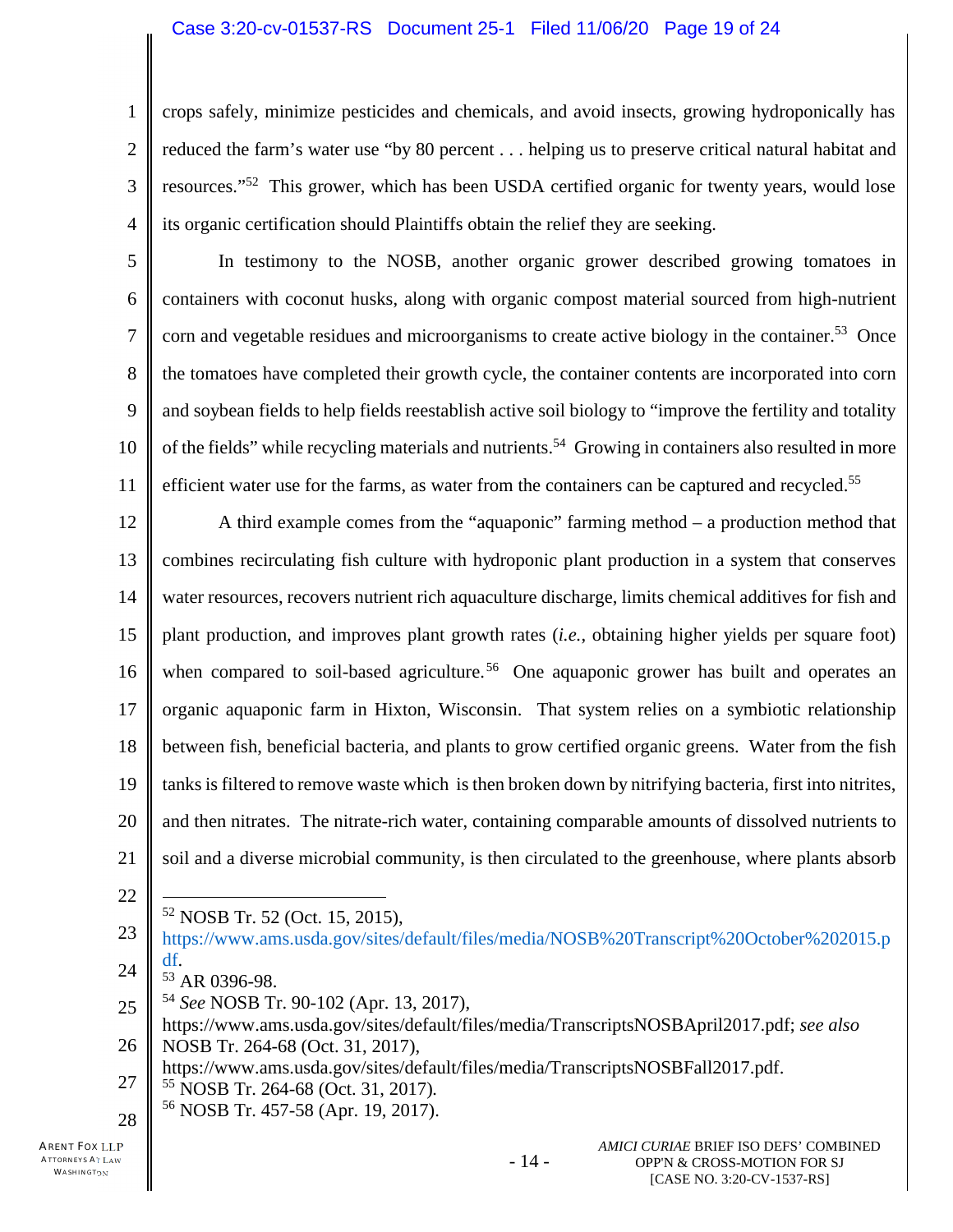1 2 the nutrients and clean water is returned to the fish tanks.<sup>57</sup> The Administrative Record contains testimony from other aquaponics growers noting similar production methodologies.<sup>58</sup>

3 4 5 6 7 8 9 10 The Report of USDA's Task Force on Hydroponics and Aquaponics provided additional case studies of growers having developed biologically active hydroponic growing operations meeting the organic standard through development and reliance on a soil food web ecosystem using microorganisms to break down and provide nutrients to hydroponic crops in the same way that soilbased ecosystems nourish in-soil crops.<sup>59</sup> And in some of those applications, hydroponic operations also contribute to the biological diversity of surrounding soils used to grow in-soil crops within the same Organic System Plan through recycling materials, composting, or adding biologically active materials or waters to the soil. *Id*.

11 12 13 14 15 16 Indeed, while there has been vigorous debate<sup>60</sup> about the place of hydroponics in organic agriculture – just as there have been on numerous other topics related to organic production – USDA's position has been consistent throughout the life of the NOP. Growers whose organic plans comply with the NOP, like *Amici*'s members, are entitled to organic certification; those whose plans do not comply are not entitled to organic certification. Plaintiffs have provided no basis for finding otherwise.

17

## **III. Granting Plaintiffs' Motion Would Harm Both Growers and Consumers.**

18 19 20 21 Plaintiffs' attempt to disturb USDA's longstanding approach to organic certification for hydroponic production methods would have dramatic and disruptive consequences throughout a multi-billion-dollar industry that has come to rely upon the NOP's existing standards for organic hydroponic produce. These negative effects would be felt by both farmers and consumers.

- 22 23 Growers throughout the country have long relied on USDA's decades-long approach with respect to hydroponics to obtain organic certification. Indeed, the Administrative Record contains
- 24
- 25 <sup>57</sup> *Id*.
	- <sup>58</sup> NOSB Tr. 113-14 (Apr. 13, 2017).
- 26 <sup>59</sup> AR 0608-0626.

27 28 <sup>60</sup> *See, e.g.*, Rita-Marie Cain Reid, *Alternative Organic: Legal Issues in Marketing Uncertified Organic Products*, 73 FOOD & DRUG L.J. 570, 576 (2018) ("One concern that has dogged organic producers from the outset is the lack of a clear definition of 'organic.'").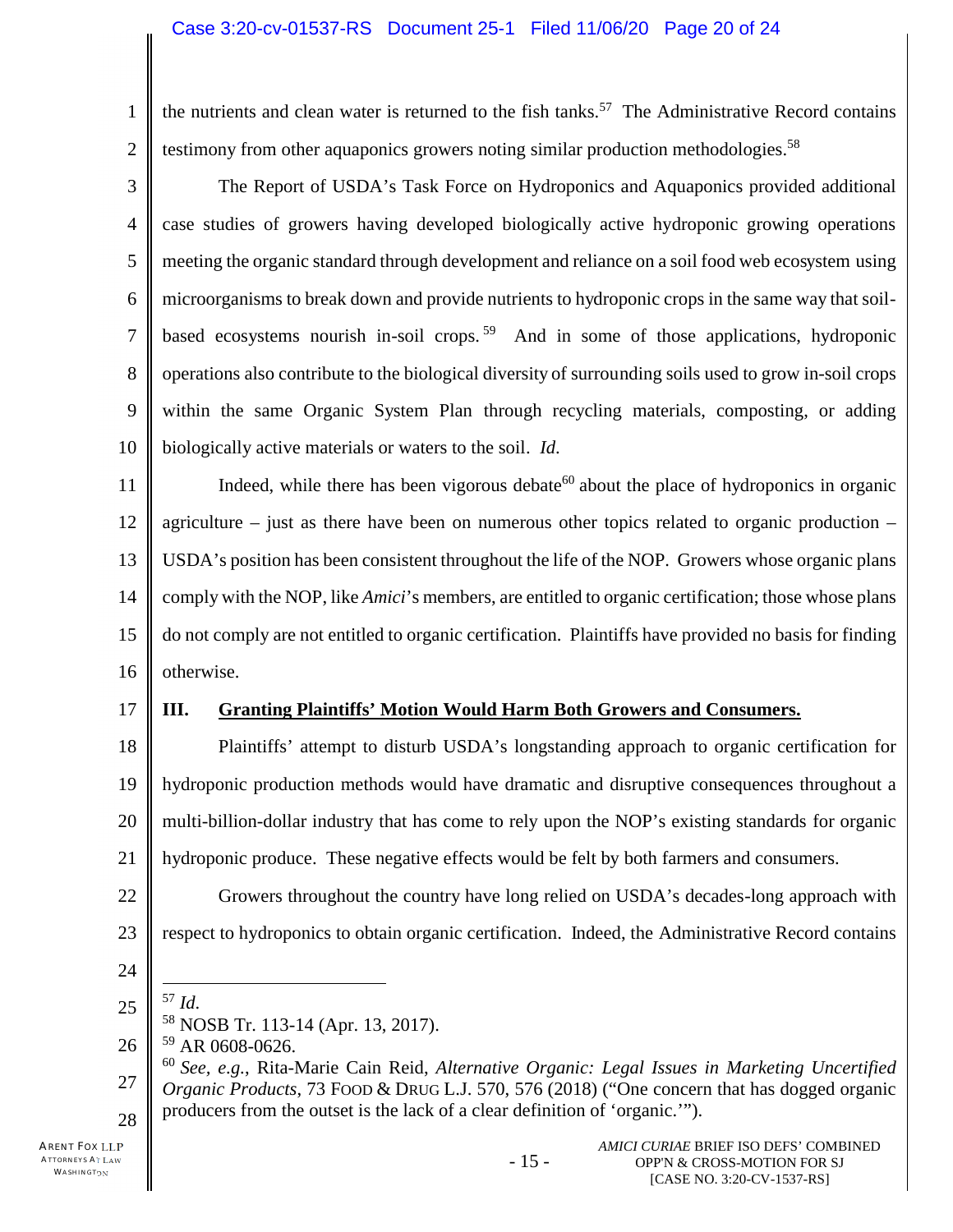#### Case 3:20-cv-01537-RS Document 25-1 Filed 11/06/20 Page 21 of 24

2 3 4 5 6 7 8 testimony from hydroponic growers that have been certified organic for more than a decade.<sup>61</sup> Hydroponic growers, knowing the market value of the "USDA Organic" label, have invested significant resources into infrastructure, research, and staff to grow organic fruits and vegetables that meet the significant market demand. For example, *Amici* estimate that growers invested a minimum \$1.4 billion in initial capital costs for greenhouse tomato production systems and technology to enable organic hydroponic agriculture.<sup>62</sup> A sudden shift in organic certification standards would prevent these growers from obtaining the full benefit of their investments and cause confusion and uncertainty throughout the industry.<sup>63</sup>

9 10 11 12 13 14 15 16 17 18 19 20 21 Moreover, under the restrictive standards urged by Plaintiffs, far fewer fruits and vegetables will qualify as organic.<sup>64</sup> The potential effect on consumers is obvious: consumers will have less access to organic produce at a time when demand is rising. Consumer demand for organically produced food in the U.S. has increased dramatically over the past three decades: When Congress passed the OFPA in 1990, it noted that "recent" polls in 1988 and 1989 had "produced identical results – eighty-four percent of Americans want to purchase organically grown produce and half of them are willing to paymore for such products. There appears to be a consistent demand for organic food and American farmers are ready and willing to deliver it to the supermarkets."<sup>65</sup> Indeed, Congress clearly contemplated the organic program's expansion when it noted that "growth in the organic food trade … has been hampered" by a lack of consistent standards for production and passed the OFPA to set "national standards for organic production."<sup>66</sup> Demand has only continued to increase since then. According to USDA's 2019 Organic Survey, sales of organic commodities rose overall by 31% between 2016 and 2019, while sales of organic crops rose by  $38\%$ .<sup>67</sup> Of all

22

1

 $^{63}$  NOSB Tr. 119 (Apr. 20, 2017) (describing anticipated financial strain and job losses).

- 16 -

<sup>61</sup> *See, e.g.*, NOSB Tr. 111 (Apr. 13, 2017).

<sup>23</sup> 24 25  $62$  This figure was calculated using the USDA data for consumption of fresh tomatoes multiplied by the retail market share of organics and retail prices of organic tomatoes based on Nielsen retail scan data divided by current organic greenhouse yields multiplied by the current cost per acre for an acre of tomatoes.

<sup>26</sup> <sup>64</sup> *Id.* at 119-22 (describing percentages of greenhouse grown tomatoes, peppers, cucumbers).  $65$  S. Rep. 101-357, at 289.

<sup>27</sup> <sup>66</sup> *Id.*

<sup>67</sup> USDA-NASS, Highlights, 2019 Organic Survey, USDA-NASS (Oct. 22, 2020),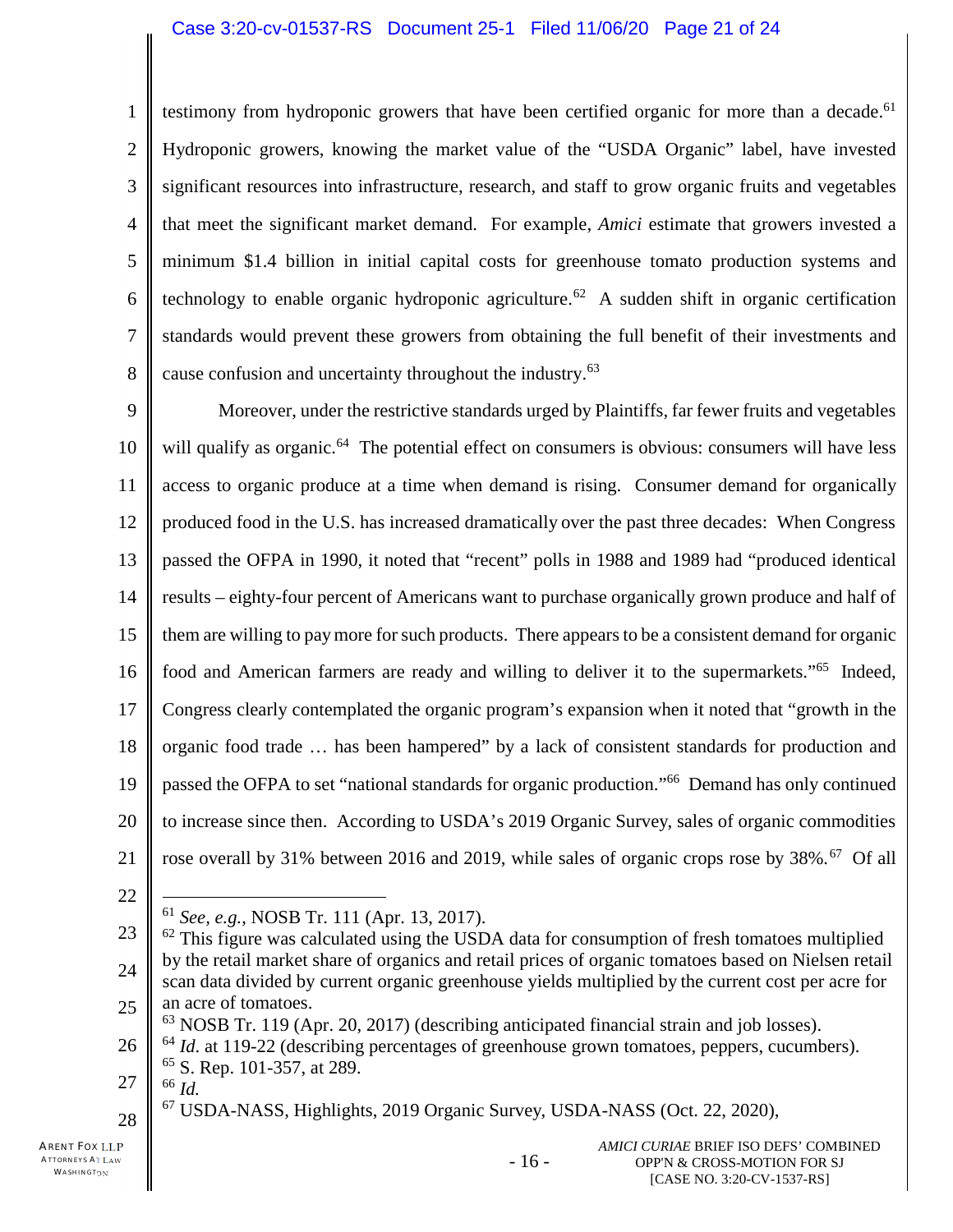1 organic sales, 58% came from crops during that period.<sup>68</sup>

2 3 4 5 6 7 8 USDA's NOP has succeeded in encouraging growth of the organic sector, as Congress intended. As part of the 2019 survey, USDA found that 73% of all organic farms anticipate maintaining or increasing organic production over the next 5 years.<sup>69</sup> And since 2008, the number of organic farms, the acres used for organic production, and the value of organic products have more than tripled.<sup>70</sup> Total sales of organic produce were estimated to be \$47.9 billion in 2018, an increase of 5.9% from 2017, compared to 2.3% growth in total U.S. food sales.<sup>71</sup> Consumers want more organic produce.

9 10 11 12 13 14 15 16 17 18 There are numerous reasons for this heightened demand, as evidenced by an academic study published in 2020, which conducted a "meta-analysis" of 25 years of survey data regarding "the major reason(s) for the purchase of organic grocery, milk, fruits and vegetables.<sup>"72</sup> The study found that, over time, consumers have focused on three primary factors: personal health benefits associated with organic products, quality of organic products, and concern for the environment. Of these, the study found that consumers' primary interest was directed to personal health benefits, and that this health factor "can be perceived as a proactive mindset of people who are reacting against the adverse effects of chemicals-infested food products."<sup>73</sup> In other words, consumers' belief in what they perceive to be the healthy qualities of organics is connected to the prohibition on synthetic substances in organic foods – not to whether that food is grown in the soil.

19 20 21 While USDA does not track organic hydroponic production specifically, it does track organic tomatoes and vegetables grown "under protection," *i.e.*, under glass or some other protection, a substantial subset of which constitutes container-grown produce. USDA notes that in

22

<sup>70</sup> *Id*.

<sup>23</sup> https://www.nass.usda.gov/Surveys/Guide\_to\_NASS\_Surveys/Organic\_Production/.

<sup>68</sup> *Id*. <sup>69</sup> *Id.* 

<sup>24</sup>

<sup>25</sup> 26 <sup>71</sup> Becky L. Jacobs, et al., *A Quixotic Quest for Definition: Perceptions of 'Organic' and Implications for the Environment and for Market Participants*, 12 KY. J. EQUINE, AGRIC. & NAT. RES. L. 141, 142 (2020).

<sup>27</sup> <sup>72</sup> Jyoti Rana & Justin Paul, *Health Motive and the Purchase of Organic Food: A Meta-Analytic Review*, 44 INTR'L J. OF CONSUMER STUDIES 162-171 (2020). <sup>73</sup> *Id*. at 167.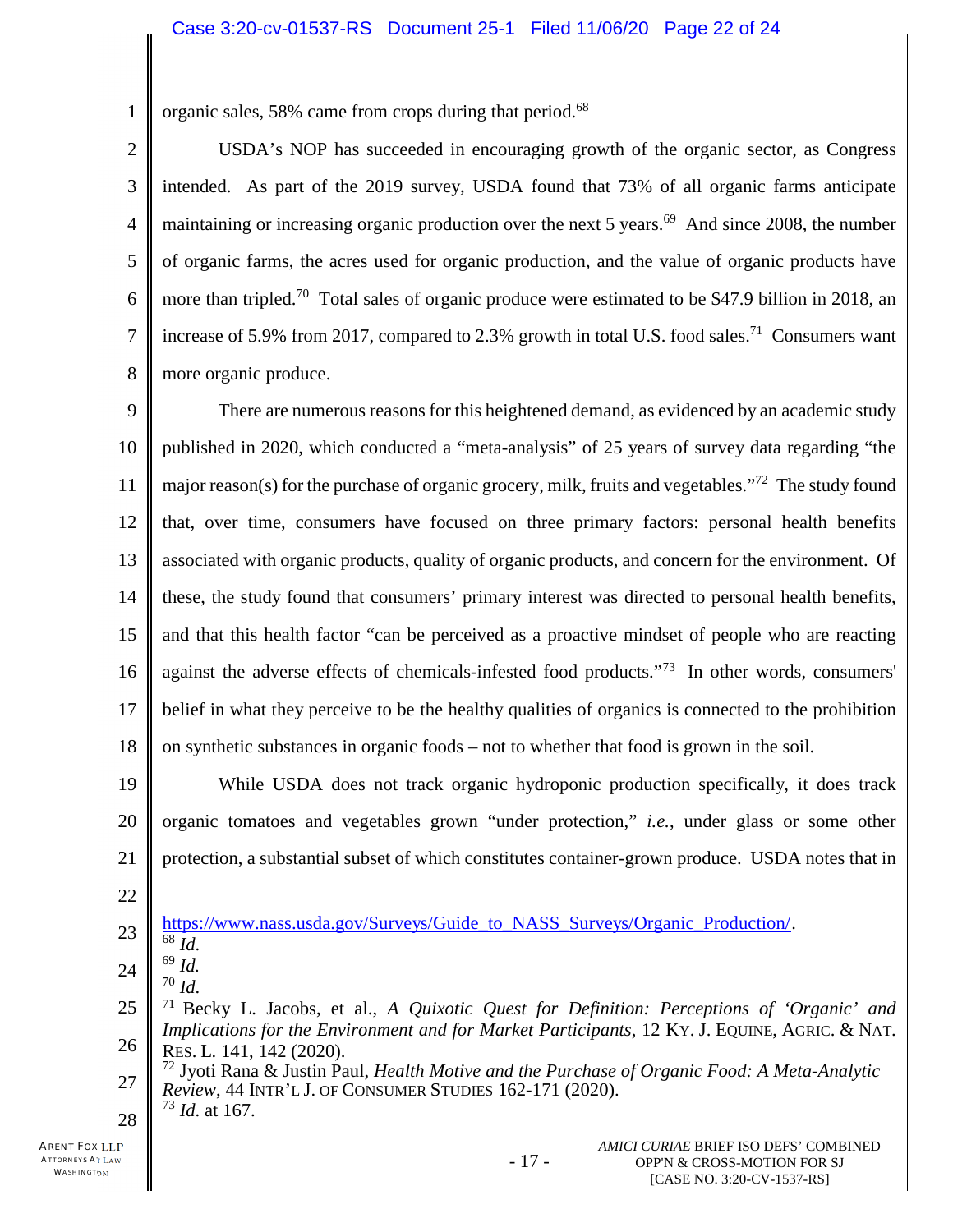1 2 3 4 5 6 2019 alone, organic growers grew organic tomatoes "under protection" valued at \$27,844,641 on 6,663,057 square feet of farmland and organic vegetables (exclusive of tomatoes) valued at  $$104,659,679$  on 14,000,058 square feet of farmland.<sup>74</sup> Those numbers do not include organic container-grown mushrooms, sprouts, or berries, all of which are often grown in containers. Based on these and other data sets, *Amici* estimate that fresh produce grown in organic container systems has provided at least \$1 billion worth of organic fruits and vegetables for consumers and retailers.<sup>75</sup>

7 8 9 10 11 Plaintiffs' approach to circumscribing eligibility for organic certification ignores Congress's intent "that production materials and practices keep pace with our evolving knowledge of production systems," and would stifle the "growth" Congress intended.<sup>76</sup> Indeed, it would create a significant shortfall in organic produce for American consumers and harm growers who have relied on USDA's approach for decades.

12

### **Conclusion**

13 14 15 16 17 Under Plaintiffs' restrictive interpretation of what constitutes "organic" under the OFPA, growers wishing to produce organic produce would be disincentivized from adopting new and innovative agricultural methods, and those farmers who have invested heavily in hydroponic agriculture, relying upon decades of USDA precedent, will suffer, as will consumers, who will face a shortfall in available organic produce.

18 19 20 21 For these reasons, along with those set forth in USDA's cross-motion, *amici curiae*, the Coalition for Sustainable Organics, Aquaponics Association, Western Growers Association, and The Scotts Company, LLC respectfully request that Plaintiffs' motion for summary judgment be denied, and that Defendants' cross-motion for summary judgment be granted.

- 22
- 23

24 25 26 27 28 <sup>74</sup> Data tables, 2019 Organic Survey, USDA-NASS (Oct. 22, 2020), *https://www.nass.usda.gov/Publications/AgCensus/2017/Online\_Resources/Organics/index.php*  $75$  This includes USDA data on U.S. consumption of fresh tomatoes, along with average pricing of organic tomatoes and the market share of organic greenhouse tomatoes based on Nielsen retail scan data divided, plus similar data for peppers, cucumbers, mushrooms, sprouts and berries, all of which are often grown in hydroponic production systems. *See, e.g.*, https://www.organicproducenetwork.com/amass/doc-getpub/document/17/2019%20Organic%20Overview%20update%203.0%20Final.pdf at 1-3.  $76$  S. Rep. 101-357, at 297.

- 18 -